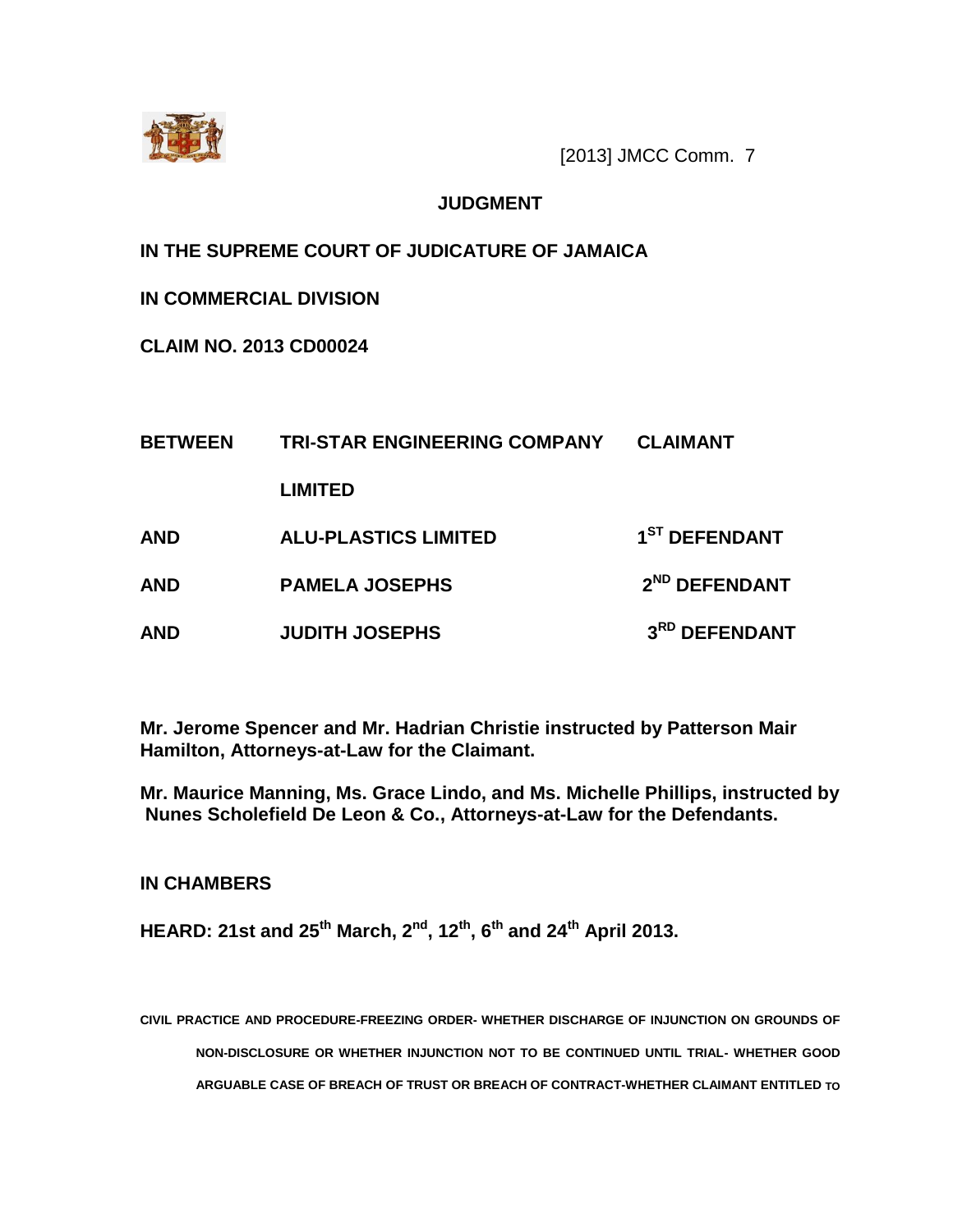**PRODUCE WITHOUT PREJUDICE CORRESPONDENCE FROM DEFENDANT AT EX PARTE HEARING-WHETHER RISK OF DISSIPATION OF ASSETS- HARDSHIP TP DEFENDANT- WHETHER ORDER JUST AND CONVENIENT IN ALL THE CIRCUMSTANCES** 

#### **Mangatal J:**

[1] The Claimant Tri-Star Engineering Limited ("Tri-Star") is a company duly incorporated under the Companies Act of Jamaica, and is a civil engineering company specializing in building construction and project management.

[2] The  $1<sup>st</sup>$  Defendant Alu-Plastics Limited ("Alu-Plastics") is a company duly incorporated under the Companies Act of Jamaica and its core business is described in its Articles of Incorporation dated March 23, 2007 as including the manufacture and distribution of windows, doors and other hardware items.

[3] In its Particulars of Claim, Tri-Star states that at all material times Alu-Plastics was controlled and operated by the 2nd Defendant Ms. Pamela Josephs and the 3rd Defendant Ms. Judith Josephs (collectively "the Josephs"), who were its only two directors. The Josephs are mother and daughter respectively. They were also the majority shareholders of Alu-Plastics.

 $[4]$  On the 1<sup>st</sup> of March 2013 I granted Tri-Star ex parte freezing orders against Alu-Plastics and the Josephs until the  $7<sup>th</sup>$  March 2013. This order has been subsequently varied and extended up until the 24<sup>th</sup> April 2013. This is the inter partes hearing of the application by Tri-Star for these orders to be further extended until trial. On the  $15<sup>th</sup>$  of March 2013 the Defendants filed an application which seeks, amongst other relief, to have the injunction first granted on the  $1<sup>st</sup>$  March 2013 as extended and varied, discharged or allowed to lapse without further order. There were a number of Affidavits filed on both sides. It is with regard to these two applications that I now deliver my decisions.

[5] The Defendants have also filed an application to stay these proceedings pursuant to section 5 of the Arbitration Act pending the submission of the matters in dispute in this Suit to arbitration. However, I indicated to the parties that I will deliver my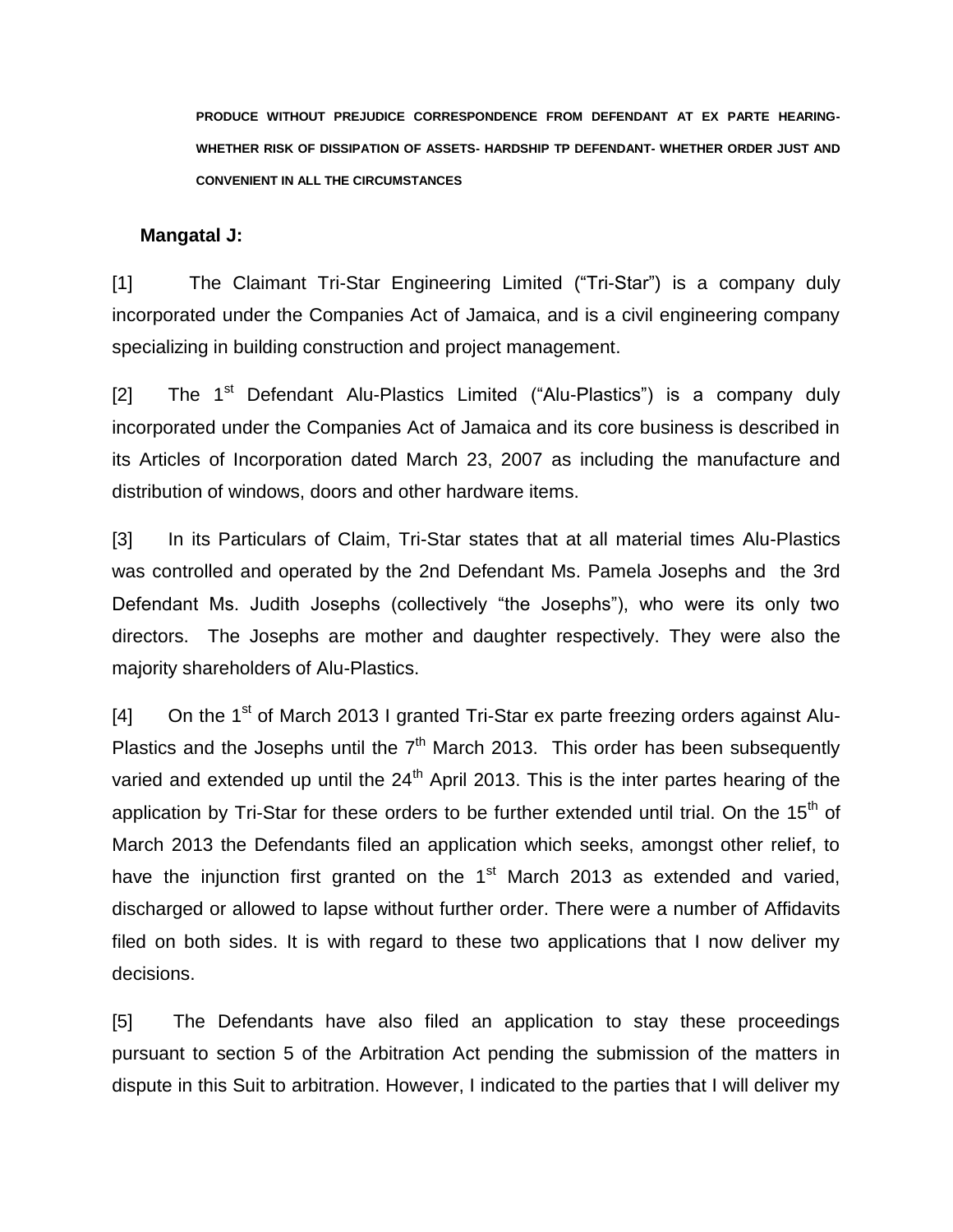ruling on that issue separately as there were aspects of that application that have not yet been completed. For completeness, I should also add what transpired on the morning of the  $2^{nd}$  of April 2013. On that date, these applications were already partheard, with Mr. Spencer and Mr. Christie, the Attorneys appearing for Tri-Star having completed their submissions. Mr. Manning was well underway in his submissions on behalf of the Defendants, when Mr. Spencer indicated that that very morning an Affidavit, the 4<sup>th</sup> Affidavit of Mr. Derrick Clarke, a director and shareholder of Tri-Star, had been filed. Mr. Spencer stated that he was seeking leave to rely upon it. The application was strongly opposed by Mr. Manning. I refused this extremely late and unusual application on the basis that it would not be fair to the Defendants to allow the introduction of new evidence after the application hearings had already started, and which would necessitate re-opening of Tri-Star's case. Further, one of the matters which Mr. Spencer states that this Affidavit sought to address had to do with a claim for liquidated damages, and the Defendants having raised the issue of the lack of an Architect's Certificate being before the Court. In my judgment, this was not an issue which should have taken Tri-Star by surprise and it arises on the Claimant Tri-Star's own case. Most importantly, a freezing order is a draconian measure, which prevents the Defendants exercising certain rights and freedoms. In my view admitting this further evidence would inevitably result in delays, as in addition to involving Tri-Star essentially re-opening the case, I would have to allow the Defendants an opportunity to respond. This in my view would be unfair to the Defendants in all of the circumstances, having regard to the stage we had reached.

#### **BACKGROUND**

[6] On or about December 21, 2011, Tri-Star entered into a contract ("the Main Contract"), with ATL Automotive Limited ("the Employer") to construct an "Audi Showroom" and a "Volkswagen Showroom" at 1c Oxford Road, Kingston 5, ("the worksite").

[7] Tri-Star sub-contracted Alu-Plastics on or about March 20, 2012 to purchase and install curtain walls, aluminium windows and doors ("the material") for the Main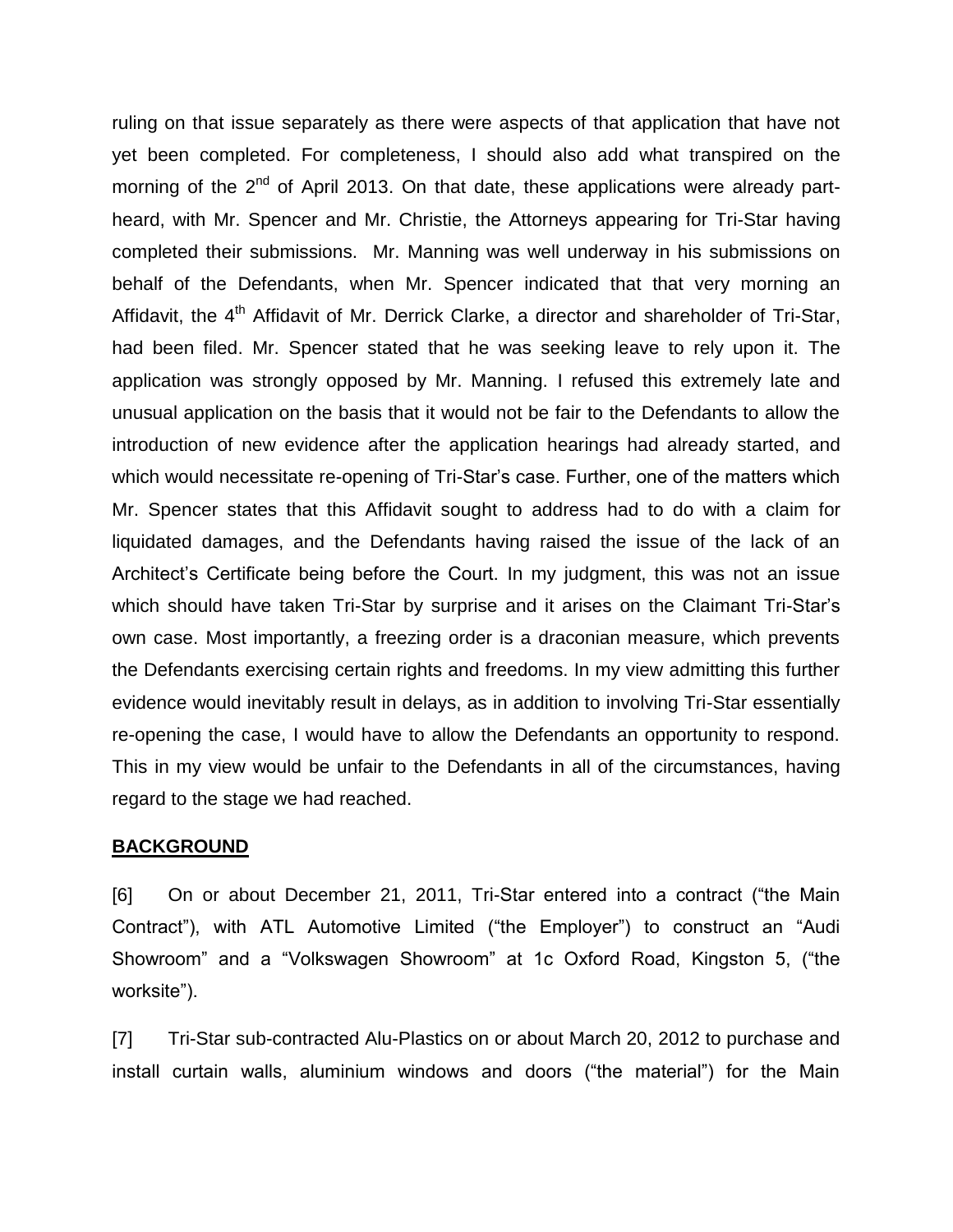Contract. The terms of this agreement are contained in the duly signed Sub-Contract Agreement dated 20<sup>th</sup> March 2012.

## **THE CLAIM BY TRI-STAR**

- [8] Tri-Star pleads that the following were material conditions of the Sub-Contract:
	- a. Alu-Plastics should procure(purchase, fabricate, import and transport to the worksite) and install the material for the project; and
	- b. Tri-Star should provide Alu-Plastics with the funds required to procure the material.

## **Breach of Trust and Breach of Contract against Alu-Plastics**

[9] Tri-Star states that on or around April 16, 2012, it paid over the mobilization sum of \$20,217,252.50 to Alu-Plastics in the form of an advance. According to Tri-Star, it was expressly agreed that this mobilization payment would be applied for the exclusive purpose of procuring the material for the project. Once the material was obtained, Tri-Star would then be repaid by equal deductions from the sums approved for payment to Alu-Plastics under the Sub-Contract.

[10] Tri-Star avers that, in the circumstances, the sum of \$20,217,252.50 advanced to Alu-Plastics was held on trust by Alu-Plastics. In breach of the agreement and the trust, Alu-Plastics failed to:

- a. Purchase all of the required material from Guatamala –based supplier, Aluver Fenestracion Limited ("Aluver"). Alu-Plastics only paid Aluver the sum of \$9,729,110.70 and withheld the balance of \$10,488,141.80 without any legal justification;
- b. Repay Tri-Star the sum of \$10,488,141.80.

Tri-Star's averment continues that in the premises, the purpose for which the sum of \$10,488,141.80 was loaned to Alu-Plastics failed and it was liable to repay that sum to Tri-Star.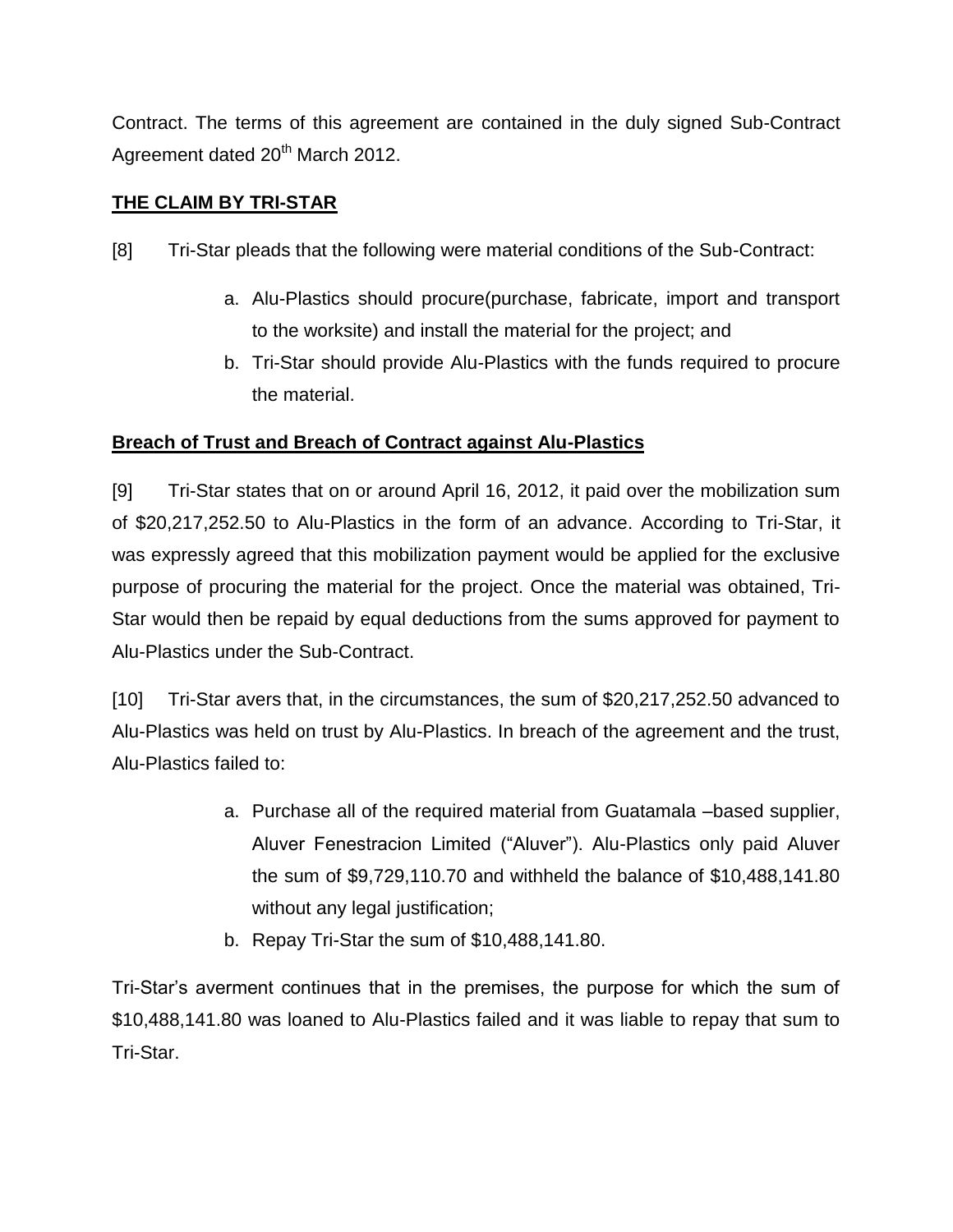[11] Between October 25 and November 30, 2012, Tri-Star claims that it completed the purchase of the material in order to complete the Main Contract by paying Aluver the US dollar equivalent of J\$10,488,141.80.

[12] Tri-Star alleges that as a result of Alu-Plastic's breach of contract and breach of trust, it has suffered the loss of its \$10,488,141.80.

## **Further Damages for Breach of Contract**

[13] Tri-Star claims that under the Sub-Contract, Alu-Plastics is deemed to have knowledge of the terms of the Main Contract and agreed to :

- a. proceed with the procurement and installation of the material with reasonable diligence;
- b. carry out and complete the procurement and installation of the material in accordance with the Main Contract, which required the entire project to be completed by October 31, 2012, and
- c. compensate Tri-Star for any loss it suffers as a result of its failure to carry out the works under the Sub-Contract.

[14] It is Tri-Star's complaint that, in breach of its agreement to exercise reasonable diligence, Alu-Plastics failed to submit its purchase order to the supplier in a timely manner, causing Aluver to delay the manufacturing of the material. It was argued that this ultimately caused the project to overrun the October 31, 2012 completion date.

[15] Tri-Star alleges that as a result of Alu-Plastics' breach of contract, Tri-Star incurred liability for liquidated damages at the rate of \$87,000.00 per day from December 23 2012 and continuing. The liability for liquidated damages was an express term of the Main Contract which was known to Alu-Plastics and appended to the Sub-Contract.

# **THE ALLEGATION OF THE JOSEPHS' DISHONEST ASSISTANCE WITH ALU-PLASTICS' BREACH OF TRUST**

[16] Tri-Star also alleges that the Josephs dishonestly assisted Alu-Plastics to breach the terms of the resulting trust and to withhold the trust money from Aluver and Tri-Star.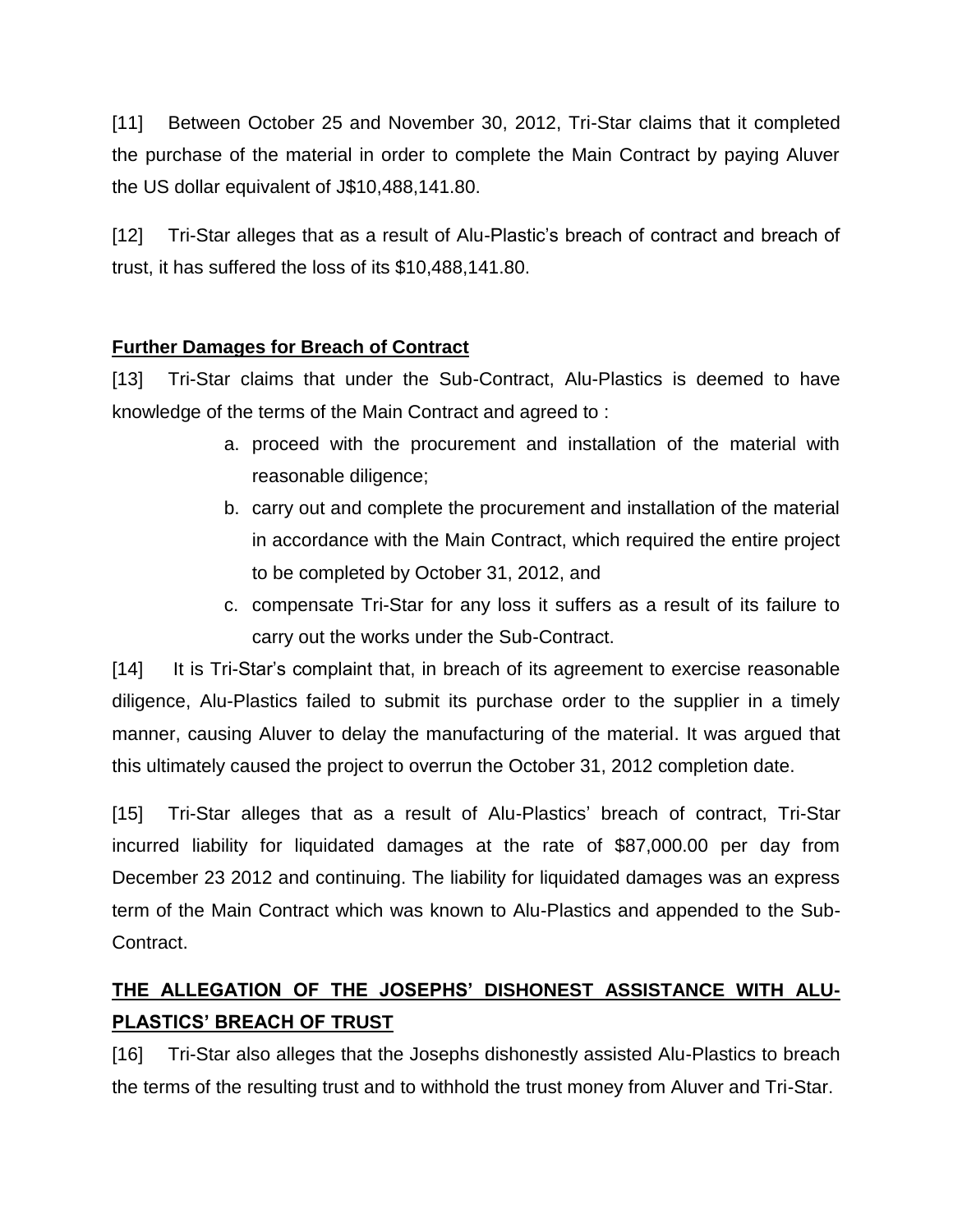## **Against Alu-Plastics**

- [17] Tri-Star claims, amongst other matters, against Alu-Plastics:
	- a. The sum of \$10,488,141.80 for breach of trust.
	- b. Alternatively, the sum of \$10,488,141.80 for breach of contract.
	- c. The sum of \$5,133,000.00 and continuing at the rate of \$87,000.00 per day being further damages for breach of contract.
	- d. Interest at 1% above the average commercial banks' prime lending rate for such period as this Honourable Court deems fit.

## **Against the Josephs**

- [18] Tri-Star claims, amongst other matters, against the Josephs:
	- a. The sum of \$10,488,141.80 for the dishonest assistance of Alu-Plastics' breach of trust.
	- b. Interest at 1% above the average commercial banks' prime lending rate for such period as this Honourable Court deems fit.

## **THE BASIS FOR THE GRANT OF A FREEZING ORDER**

- [19] In order to qualify for the grant of mareva relief the Claimant must show:
	- (a) A good arguable case;
	- (b) That there is a real risk of dissipation of the Defendants' assets or that those assets will be removed from the jurisdiction so that a judgment or award in favour of the Claimant may go unsatisfied.

See the well-known **Ninemia Maritime Corp.** case, reported at [1983] 1W.L.R. 340.

[20] For the relief to be granted it must be just and convenient for the Court to grant the relief –sub-section 49(h) of the Judicature Supreme Court Act. Thus, even where a Claimant shows a good arguable case and risk that without the injunction a judgment may go unsatisfied, the court has a discretion to exercise, as with any other equitable relief, having considered all of the circumstances of the case.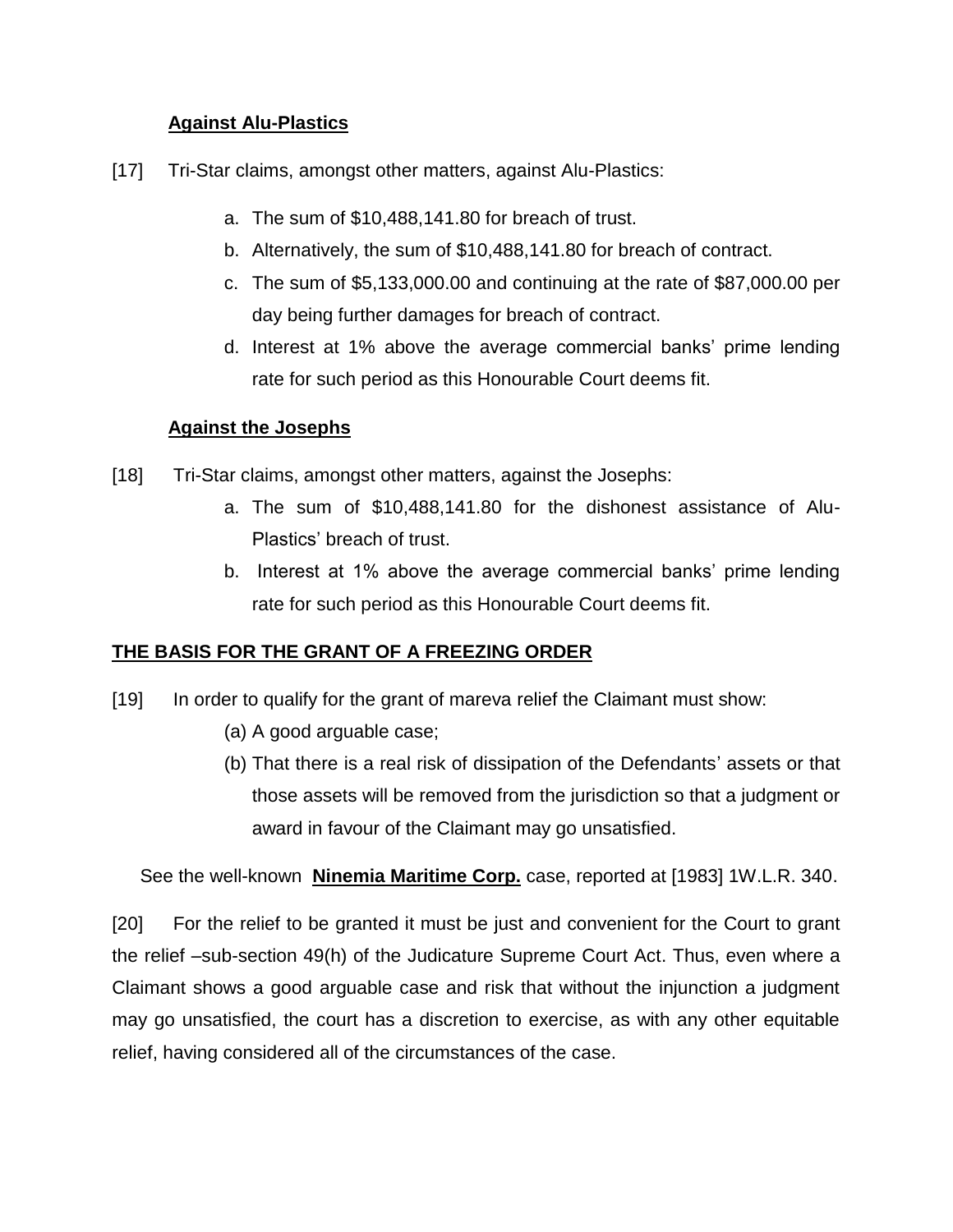[21] I cannot let the opportunity pass to make an observation. Mareva injunction applications do sometimes, and have in our jurisdiction, as well as in others, had a tendency to become unwieldy, taking up a disproportionate amount of time and at great cost. The court has to look carefully at the circumstances and carry out the balancing act with as much economy and precision as it can. The court also has to be aware of, and attempt to guard against this tendency which occurs in some cases. At page 365 of the well-known work of Steven Gee, Q.C., **Commercial Injunctions**, 5 Edition, paragraph 12.051, and footnote 11 thereto, it is stated:

**" 12.051**

**......**

 **Concerns have been raised that some Mareva cases may get out of hand, with costs being incurred that are out of proportion to the end sought to be achieved and there being delay to the resolution of the merits of the case because of interlocutory applications ... <sup>11</sup>**

**(**footnote 11**)- In the annual statement made by the judge in charge of the Commercial List on July 31, 1992, Evans J. referred to cases in which the "pursuit of assets acquires its own momentum and the Mareva tail begins to wag the dog, meaning the action itself ....The plaintiffs' need to obtain a judgment seems to be overlooked-perhaps deliberately....."**

[22] I am not for a moment saying that that is the situation in the instant case. I merely make the observation because I have had the same experience here in our courts and also because I think it is part of the balancing act that the court must perform. It is part of its managerial role to be carried out alongside the exercise of its discretion to see that the jurisdiction is guarded carefully, and only exercised in cases that truly justify the procedure.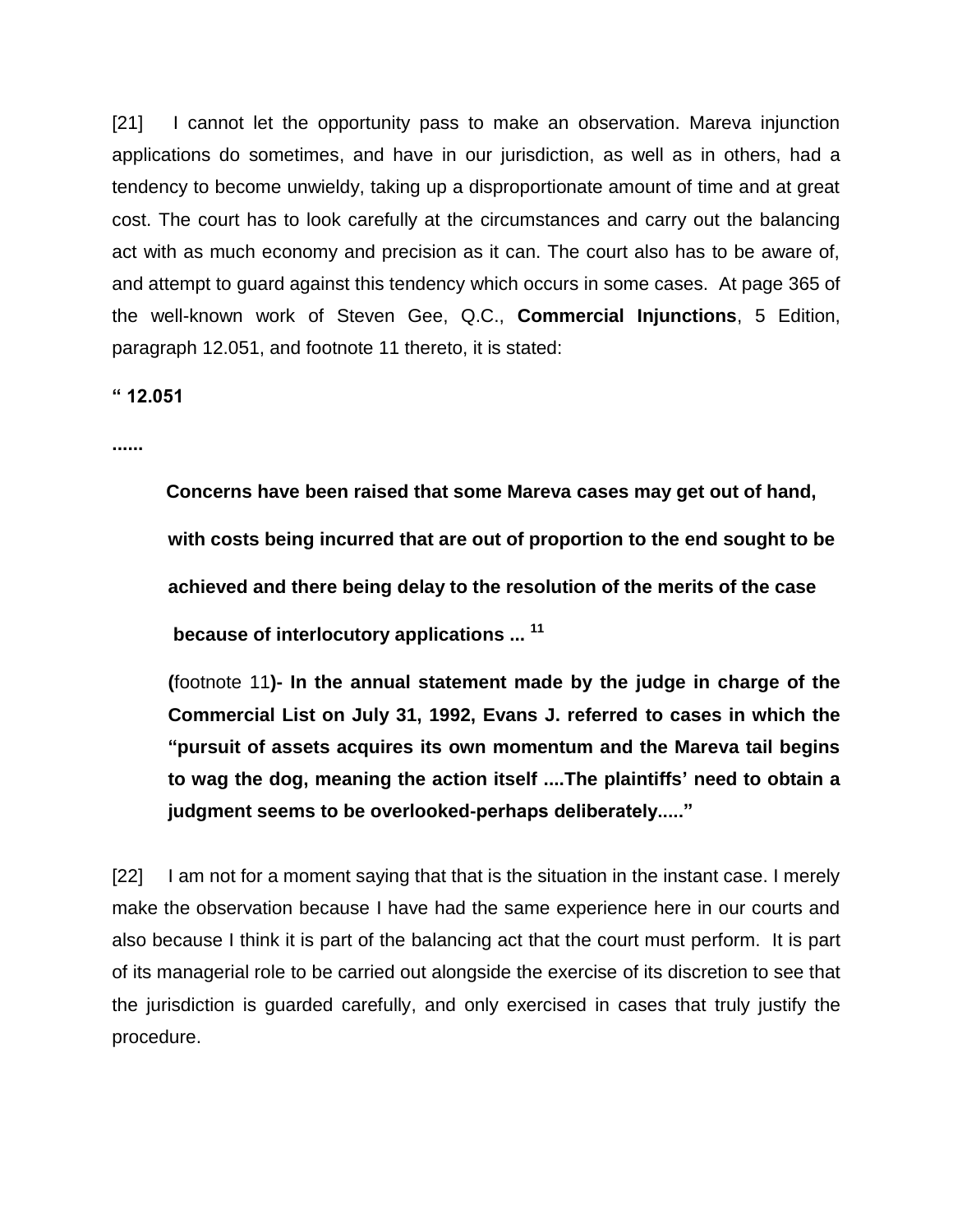## **THE CIRCUMSTANCES UNDER WHICH A COURT WILL DISCHARGE OR MODIFY A FREEZING ORDER**

[23] A court may discharge or modify a freezing order where the Claimant failed to give full and frank disclosure of all material facts known to the Claimant or facts which he would have known if he had made proper enquiries. **Brink's-Mat v. Elcombe** [1988] 3 All E.R. 188, an oft-cited decision of the English Court of Appeal, cited by Counsel for both sides, provides useful guidance. See also the local decisions of **Half Moon Bay Ltd. v. Levy** JM 1997 SC 32, per Wolfe CJ, and **Jamculture Ltd. v. Black River Morass Development Co. Ltd.** (1989) 26 J.L.R. 244, and **Mossel (Jamaica) Ltd. v. Thrush** (2004) Claim No. HCV 2004 2087, per Sykes J.

## [24] The head note in **Brink's Mat** states as follows:

**"A person applying ex parte for a Mareva injunction is under a duty not only to make a full and fair disclosure of all material facts known to him but also to make proper inquiries for any relevant additional facts before making the application, since not only facts known to the applicant but also any additional facts which he would have known if he had made proper inquiries will determine whether there has been material non-disclosure. The extent of the inquiries which will be deemed to be proper will depend on all the circumstances of the case, including the nature of the applicant's case when making the application and the probable effect of the order on the defendant. Whether a fact not disclosed is of sufficient materiality to justify or require immediate discharge of the order without examination of the merits depends on the importance of that fact to the issue to be decided by the judge on the application. The fact that the nondisclosure was innocent, in the sense that it was not known to the applicant or that its relevance was not perceived, is an important, but not decisive, consideration in deciding whether to order an immediate discharge. However, the court has a discretion, notwithstanding proof of material non-disclosure which justifies the**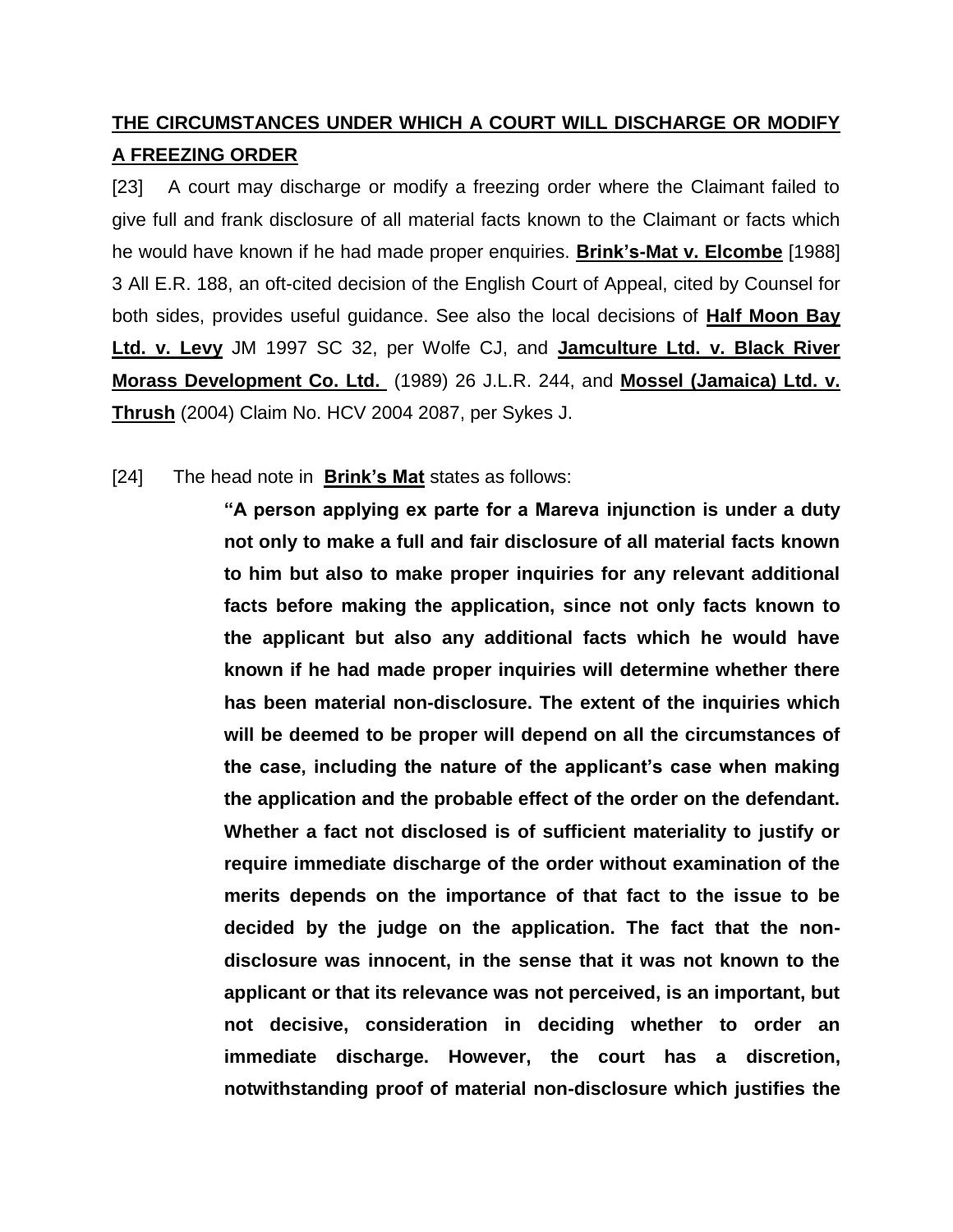## **immediate discharge of an ex parte order, to continue the order or to make a new one on terms."**

[25] In the International Edition of the work **Commercial Litigation: Pre-Emptive Remedies**, 2005, cited by Mr. Manning on behalf of the Defendants, there is a paragraph A1-466, which has a sub-heading "Do not overload the court". I consider this passage most instructive. It is there stated:

> **"A1-466 Do not overload the court. There is a distinction between making full and frank disclosure and flooding the court with unnecessary documents. Thus, in** *National Bank of Sharjah v. Dellbourg* ( The Times, December 24, 1993, C.A.) **, Lloyd L.J. said:**

> *The material facts at the ex parte stage were those which were necessary to enable the judge to exercise his discretion properly and fairly between the parties, bearing in mind that he had not at that stage heard the defendants' side of the case, and bearing also in mind the hardship and inconvenience which a Mareva injunction caused.*

> *But the place to disclose the facts, both favourable and adverse, was in the affidavit and not in the exhibits. No doubt it would usually be convenient to exhibit a few key documents where it was necessary to do so to explain the case.*

> *But the recent tendency to overload the case at the ex parte stage and to burden the judge with masses of documents in case something was left out ought to be firmly resisted.*

> *If the facts were not fairly stated in the affidavit it would not assist the plaintiff to be able to point to some exhibit from which the fact might be extracted.[Editor's emphasis.]"*

[26] In its grounds in support of the application, the Defendants stated that the Claimant failed to disclose material facts, not limited to the following: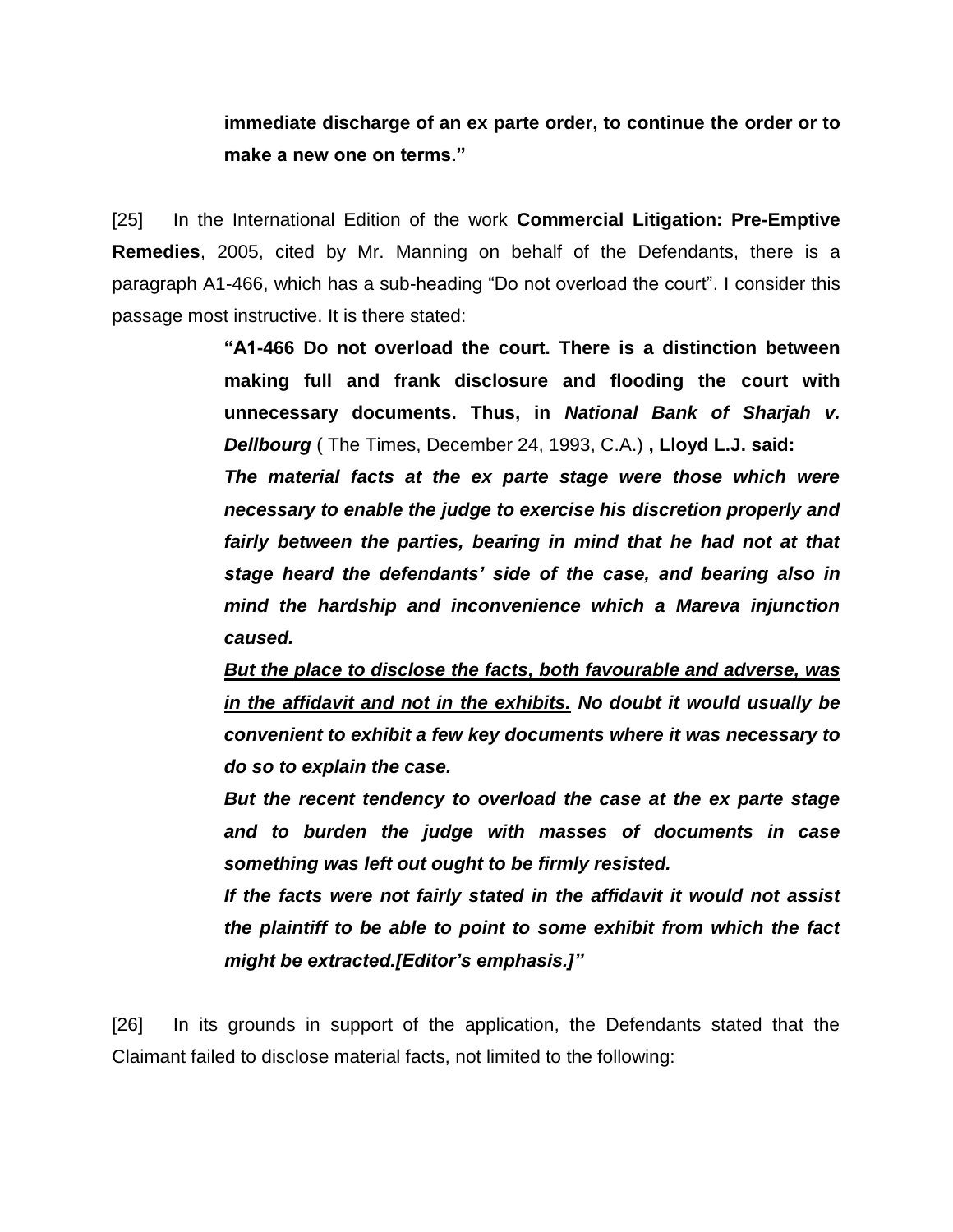- i. That the Sub-Contract provides that disputes between Tri-Star and Alu-Plastics were to be submitted to arbitration.
- ii. That Alu-Plastics is entitled to payments in respect of work performed under the Sub-Contract.
- iii. That Alu-Plastics gave notice of its removal from premises at 284 Spanish Town Road and provided notice of its new address.
- iv. Misrepresenting to this Honourable Court its ability to make contact with Alu-Plastics.
- [27] In their written submissions, the Defendants have also added the following:
	- v. Tri-Star should have informed the court that although no further written correspondence was received by Tri-Star after January 21, 2013, the Defendants' Attorneys-at-Law were in telephone communication with the Claimant's Attorneys-at-Law in relation to this matter.
	- vi. No mention is made that Alu-Plastics would be entitled to compensation for its work under the contract in addition to damages. In the written submission it is stated "..This is not an insignificant omission. It is a fact that this was the  $1<sup>st</sup>$  Defendant's contention, regardless of whether it was accepted or not. It was simply not enough to leave it to one of 200 pages of exhibits in a without prejudice letter. The Claimant's Attorneys are now painstakingly seeking to show that this Honourable Court was wrong to treat the letter as privileged. But regardless of whether it is or is not, the place to put the Defendants' contentions, are in the body of the affidavit. Full stop. This was not done and cannot be overlooked."
	- vii. "The Claimant is silent on whether the Architect had issued any certification that liquidated damages were due to the Employer (ATL) which is a prerequisite for any claim to liquidated damages. However, this Honourable Court was left with the impression that a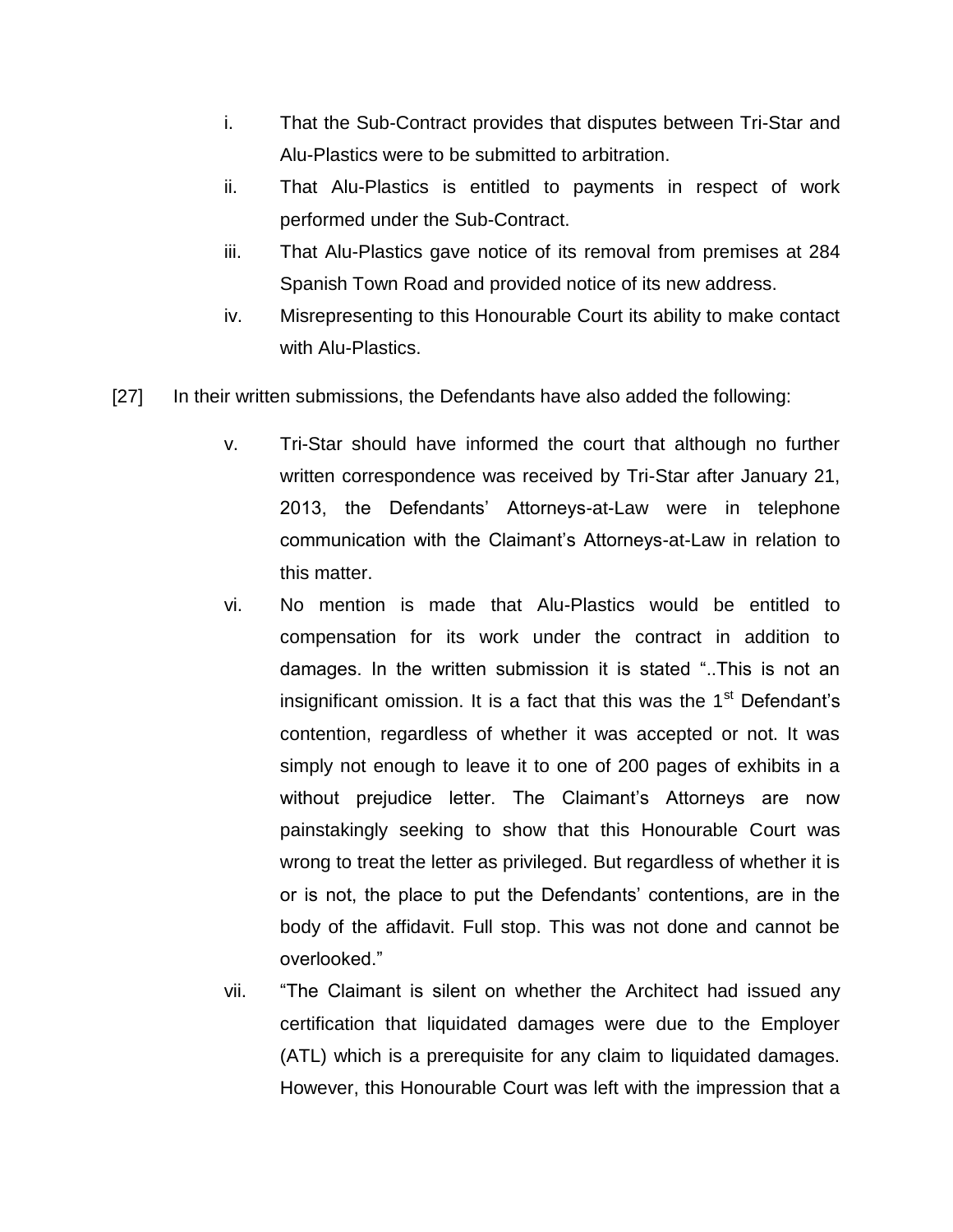claim sounding in substantial damages had been made out against the Defendant(s)."

[28] In their submissions, the Defendants' Attorneys say that these were all matters that were material and within the knowledge of Tri-Star or could reasonably have been ascertained by it. They contend that by failing to provide this information to the Court Tri-Star has failed to give full and frank disclosure of all material facts and the injunction should therefore be discharged.

[29] The argument continues that in determining whether to discharge an injunction the court next goes on to consider whether or not the Claimant's fear that the assets will be dissipated or removed is justified. It is the Defendants' submission that no cogent, solid evidence was provided by Tri-Star of a risk of dissipation or removal of assets. Additionally, that the Claimant gave false and misleading information to the court regarding the Defendant's business operation and actions in relation to correspondence with the Claimant.

[30] The Defendants' Attorneys also rely upon a passage from the judgment of Kerr L.J. in the **Ninemia Corp.** case, at page 1426 D-E where it is stated:

**" Further, it must always be remembered that if, or to the extent that, the grant of a Mareva injunction inflicts hardship on the defendants, their legitimate interests must prevail over those of the plaintiffs, who seek to obtain security for a claim which may appear to be well-founded but which still remains to be established at the trial."**

[31] Mr. Manning submits that the Affidavit of Pamela Josephs sworn on the  $14<sup>th</sup>$  of March 2013 depones to the fact that the presence of the freezing injunction is very prejudicial to Alu-Plastics and hinders and slows down its efforts to do business.

[32] The Defendants submit that in the premises, it is clear that the Defendants are suffering hardship from the presence of the freezing injunction and that this is greater than any harm to the Claimant that would be caused by its discharge.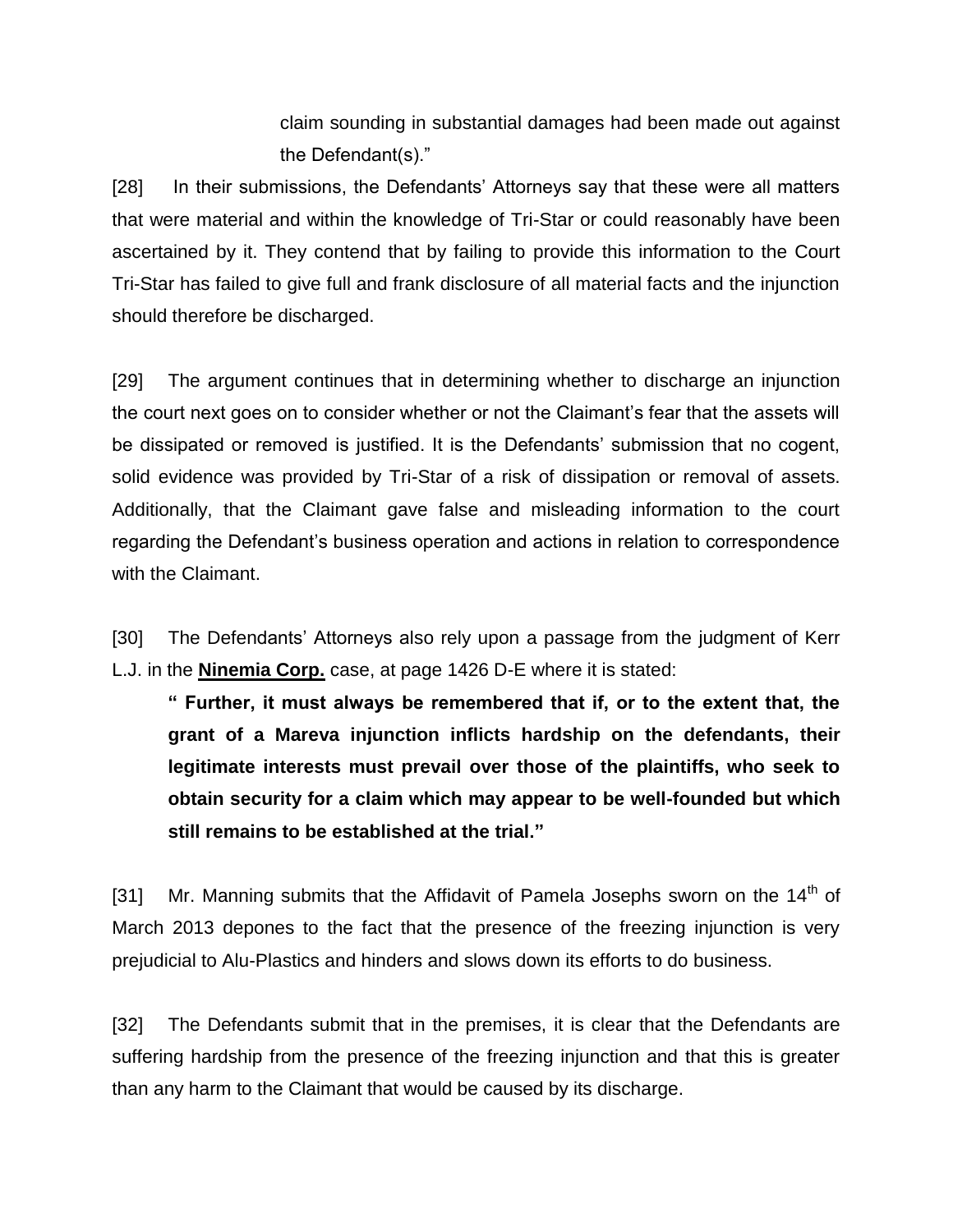[33] The Defendants submit that this is not a proper case for the continuation of the freezing order "given the uncertainties of the Claimant's cause of action and the absence of any substantive facts to support any allegation of risk of dissipation or removal of assets. There is also the fact that the Claimant has not even apprised the court of the agreed term that disputes be referred to arbitration".

## **Application to Discharge an Injunction where it is granted for a limited time or extended**

[34] In my view often times there is some amount of confusion as to the proper format of applications being made in opposition to the grant of mareva injunctions. When an injunction is granted for a limited time and then extended for a limited time and the matter is heard inter partes, an application to discharge the injunction is really not the appropriate application. The application is that of the Claimant to continue the injunction until trial and really involves a consideration of whether to continue or maintain the injunction already granted, rather than to discharge it. This is because it will have been granted only for a limited time. Part 17 of the Civil Procedure Rules, ("the CPR"), specifically Rule 17.4 (4) decrees that an application for an interim order, including a freezing order, made without notice to the Defendant, i.e. ex parte, cannot be granted for longer than 28 days (unless any of the Rules permits a longer period). However, prior to the CPR, when the Civil Procedure Code ("the CPC") was in effect, ex parte applications for mareva injunctions, (not yet re-named freezing orders), were normally considered ex parte and a mareva injunction granted until trial or further order of the court. Indeed, although a freezing order is such a draconian order, that way of proceeding had certain cost and time advantages to the parties concerned. It was only if a defendant wanted to set aside the order that the partes would have to assemble inter partes for usually a considerable time and at substantial expense. Our Rulemakers may want to consider re-drafting Rule 17.4 (4) to allow for/create an exception for freezing orders, allowing the judge a discretion to grant such orders ex parte until trial or further order if it seems just and convenient so to do instead of granting it for a maximum period of 28 days. It was under the CPC then quite appropriate for a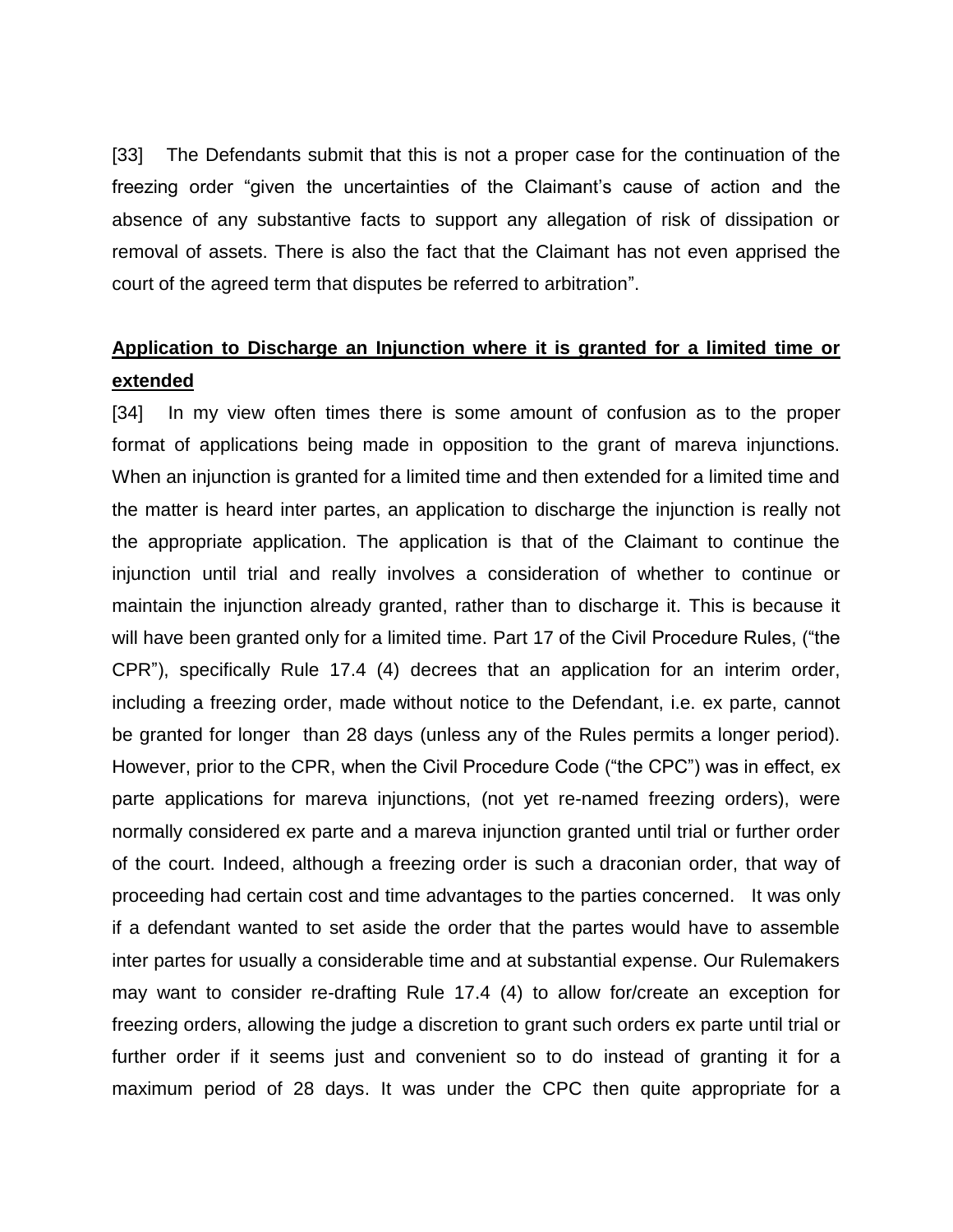defendant to be applying to discharge the injunction because it would have been granted for a considerable time period that had not yet expired/lapsed. However, currently the order is made for a limited period of time ex parte, (as required under the CPR), and then it may be extended for further limited periods of time until the matter can be heard and determined inter partes. Then, (unless the application being made is for its discharge before the limited time has elapsed), the question really is one of whether to continue the injunction and not whether to discharge it.

[35] It seems to me that this is why Kerr L.J. in **Ninemia Corp.** made the distinction between the then prevailing practice in the English Commercial Court and the English Chancery Division. At page 1426 A-B Kerr L.J. stated:

> **" Whether the inter partes hearing takes the form of an application by the defendants to discharge the injunction, as is usual in the Commercial Court, or whether –as in the Chancery Division –the injunction is only granted for a limited time, and then there is an inter partes hearing as to whether or not it should be continued, the judge must consider the whole of the evidence as it then stands in deciding whether to maintain or continue, or to discharge or vary, the order previously made".**

[36] In other words, in the instant case I am really concerned with the question whether to continue the freezing order until trial and not so much whether to discharge it. The matters of non-disclosure are more relevant to the question whether I should continue the freezing order, and will contribute to my assessment of the conduct of Tri-Star when I decide how to exercise my discretion. In **Brink's Mat**, Gibson L.J. at page 193 quoted from **Lloyds Bowmaker Ltd. v. Brittania Arrow Holdings plc (Lavens, third party)** [1988] 3 All E.R. 178, where it was stated by Glidewell LJ at page 183:

> **" ...where the whole of the facts, including that of the original nondisclosure, are before it, [the court] may well grant such a second injunction if the original non-disclosure was innocent, and if an**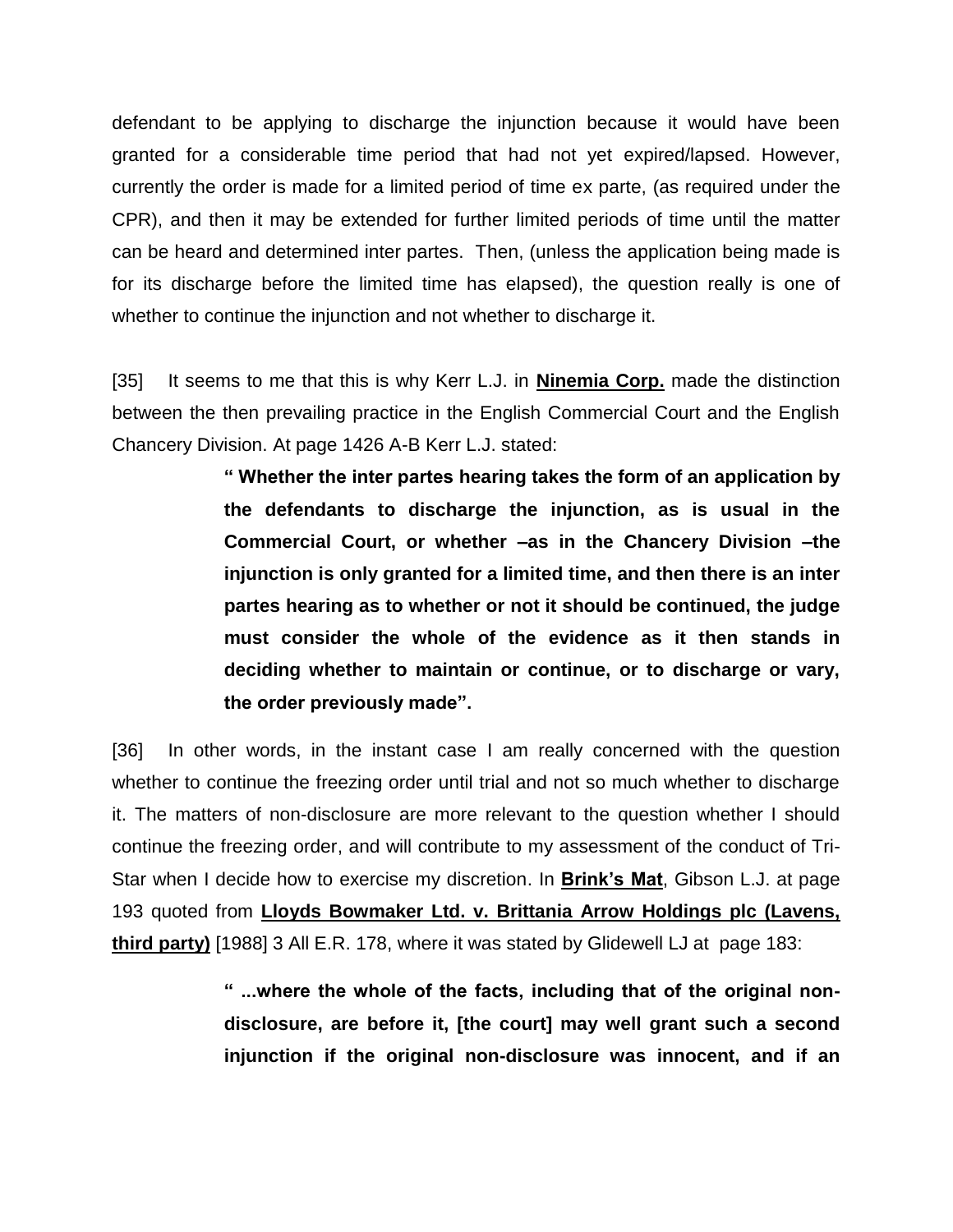**injunction could properly be granted even had the facts been disclosed."**

#### **WHETHER NON-DISCLOSURE**

[37] I must say that this really is an example of an application where I felt somewhat bombarded by paper. At the time when I heard the ex parte application I was presented by the Attorneys for Tri-Star with a lever-arch bundle containing the First Affidavit of Derrick Clarke filed February 26 2013. This Affidavit was 15 pages in length and attached over 200 pages of exhibits. I was also given copies of a number of authorities to read, particularly to do with Trust issues.

[38] Whilst it is true that Counsel did advert to the clause of the Sub-Contract which deals with the Mobilisation Payment, and that clause is located on the same page as the Clause that deals with Arbitration, the arbitration clause did not come to my attention, whether on my own steam, or by Counsel referring to it. In fact, in keeping with the way this claim has been framed as against Alu-Plastics for breach of trust, and only alternatively for breach of contract, and as against the  $2^{nd}$  and  $3^{rd}$  Defendants for dishonestly assisting Alu-Plastics to commit a breach of trust, on the ex parte hearing it was the trust aspect of the claim, and not the contract aspect that was emphasized by Counsel. I think there is good reason why the learned authors of **Commercial Litigation: Pre-Emptive Remedies** speak about not overloading the court. I agree with Mr. Manning that the place for this point about the arbitration clause to have been made was in the Affidavit. Had it been in the Affidavit, I am fairly certain it would have weighed on my mind as a relevant consideration. It is true that mareva injunctions can be used to prevent dissipation of assets which would render an arbitration award, and not only a judgment in court proceedings unsatisfied. See for example, the **Ninemia Corp.** case where at first instance, reported at [1984] 1 All E.R. 398, at page 404e, Mustill J. stated " In conclusion, I should add that it is particularly important in the present instance that the court should not be drawn into a premature trial of the action, rather than a preliminary appraisal of the plaintiff's case, for the parties have contracted for a determination by arbitrators, not by the court, and nothing must be done to pre-empt the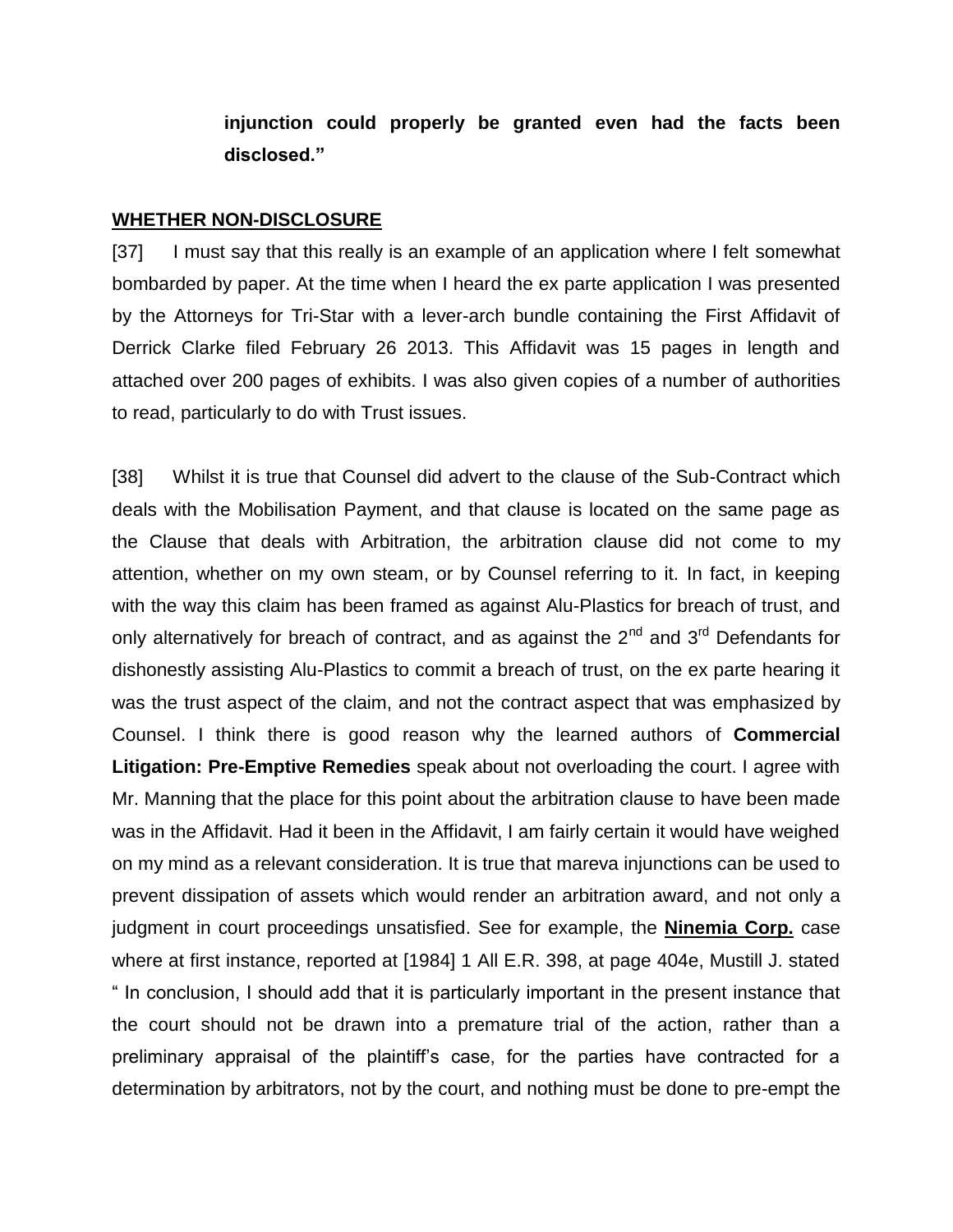decision of the agreed tribunal." However, the fact of the existence of an arbitration clause was plainly a point that ought to have been brought to my attention specifically in the Affidavit. Indeed, that point ought to have been accompanied with an explanation as to why the Claimant Tri-Star, the party who expressly agreed to go to arbitration in the Sub-Contract, should now be approaching the Court for resolution of its disputes with the other party to the Sub-Contract Alu-Plastics. Alternatively, the Affidavit could have gone on to spell out why the claim does not fall within the ambits of the arbitration clause or that could have been addressed in submissions.

[39] There is another point that relates to the fact that the facts should be fairly stated in the affidavit, not in the exhibits. This point has to do with the need to tell the Court what response if any the Defendants have made to Tri-Star's contentions. At the ex parte hearing, Counsel for Tri-Star referred me to a letter dated January 31 2013 which was written by Nunes Scholefield De Leon & Co., Attorneys-at-Law for the Defendants that was clearly marked "Without Prejudice". Counsel proceeded to hand me authorities and wished to make submissions as to why I should treat the letter as not really being without prejudice and have regard to its contents. Frankly, I think it is not an a priori right of a Claimant making an ex parte application to have the judge rule upon the issue of whether a letter written by the Attorneys for the Defendants is truly written without prejudice in the absence of the Defendants or their Counsel's input upon that issue. If ruled upon as not without prejudice in their absence and read by the judge, how could that possibly be fair to the Defendants? Is the Court expected to make a ruling on a point of law ex parte that the letter labelled "Without Prejudice" is not really without prejudice, and then when the matter becomes inter partes, be called upon to change his or her ruling if the Defendants now submit that the letter should have been treated as without prejudice? That cannot be fair without more. The right to claim that the document is privileged, and therefore that its disclosure cannot be compelled, is a right that resides in the Defendant. Indeed, in her Affidavit filed March 15 2013, Pamela Josephs states that at no time has she waived the privilege attached to the Without Prejudice letter written on behalf of the Defendants. Whether or not I could correctly rule that the document is not protected by privilege seems to me to be really besides the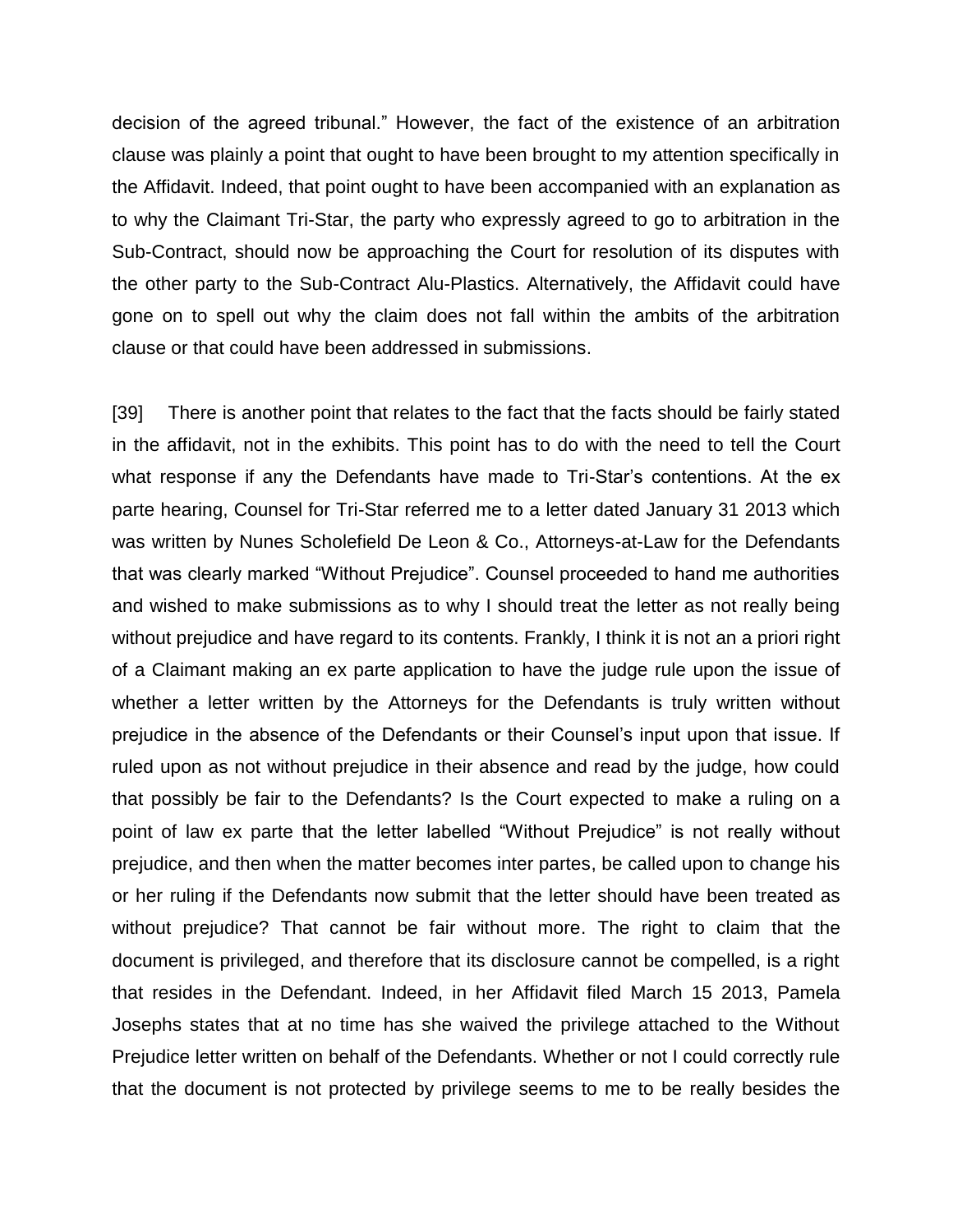point. Justice must not only be done, but it must also be seen to be done. As Omar Khayyam, the poet famously wrote "The Moving Finger writes, and having writ, moves on". The Court should not be exposed to the risk of having to try and call back, or reverse, its own ruling. One way of resolving such a problem may be, as discussed at a different stage of proceedings and in a slightly different way, in the case of **Linsen Int'l v. Humpuss Sea Transport** [2010] EWHC 303, a decision of the English Commercial Court, cited by and relied upon by Tri-Star's Attorneys, to have one judge deal with the ex parte application, and then have a different judge deal with the discharge application. At paragraph 55 Clarke J. in **Linsen** concluded, after weighing the many relevant considerations carefully, that "It is sufficient to say that some disclosure of without prejudice communication will be necessary if it is clear that without it the court may be misled." However, as stated by Clarke J. at paragraph 53, care must be taken in holding that a Claimant is entitled to disclose without prejudice material. The point is fairly novel, at least in our jurisdiction as far as I am aware, and no local decisions have been cited by Counsel on this point. Paragraphs [35]-[59] of the decision are well worth reading.

[40] At paragraphs [41], [52] and [53] Clarke J. makes points and references which are in my view particularly apposite to the instant case:

> **" [41] In** *Pearson Education Ltd. v. Prentice Hall India Pte Ltd.* **[2005] EWHC 636 (QB), [2006] FSR 8 Crane J held that the duty of full and frank disclosure might require a without prejudice document, or some indication of its existence, to be disclosed. On the facts he decided that the Claimant, when applying for permission to serve out, should have revealed the fact that a without prejudice letter had been received in order to avoid the implication in the evidence that there had been no response to the Claimant's formal letter of complaint. But he decided that the contents of the letter should not have been revealed because it was the Defendant's choice to make the letter without prejudice rather than open.**

**.**......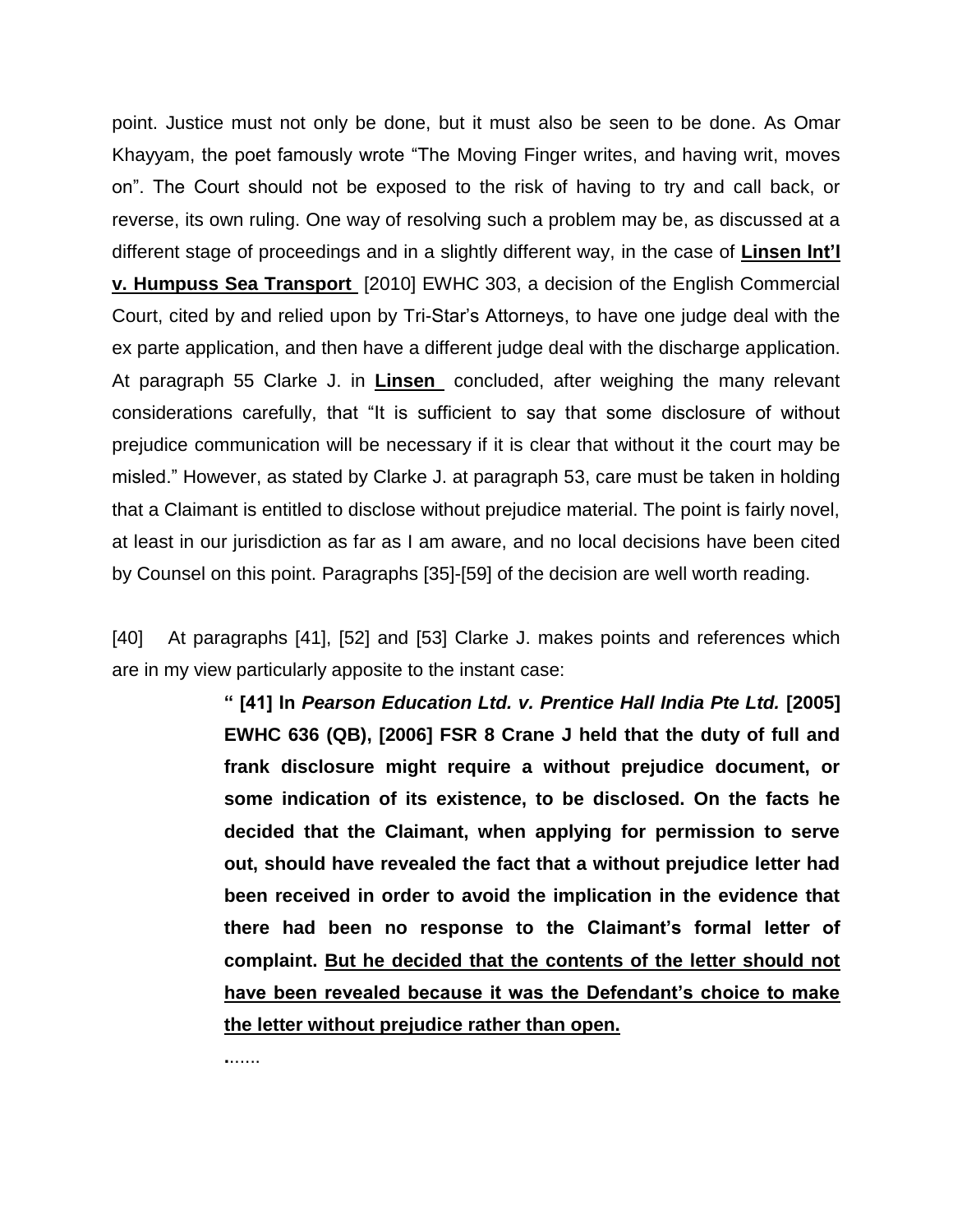**[52] The basic rule must be the starting point for any consideration of what the court needs to be told. The rule is not without exception. The obligation of a party seeking** *ex parte* **relief to ensure that the court is not misled means that he cannot regard the basic rule as determinative on the question of disclosure......**

**[53] At the same time, as it seems to me, considerable care needs to be taken in holding that a Claimant is bound (and therefore, entitled) to disclose without prejudice material. A decision whether or not to disclose may well have to be taken within a short timescale. More importantly there is a real danger of Defendants being disadvantaged by the** *ex parte* **disclosure (which the Defendant is powerless to prevent) of such material by Claimants on the basis that they are only fulfilling a duty when the material consists of or amounts to admissions-the very risk that the first principle seeks to avoid. I cannot help thinking that, if disclosure of the content of the without prejudice meeting had been made in this case, the Judge would have wondered why the Owners felt able to do so, and the Defendants would, in time, have fiercely objected."**

( Underlining emphasis mine).

[41] I agree with Mr. Manning that the responsibility of the Claimant Tri-Star is to set out the material facts as to the Defendants' contentions in the Affidavit. It was well known to Tri-Star what the Defendants' position was. In my view they could well have done so without having to rely only on the without prejudice letter particularly since, as discussed in the paragraph below, there were also discussions ensuing between the Attorneys-at-Law for the respective parties. In addition, there was correspondence from the Josephs themselves from which the gist of the fact that Alu-Plastics was making certain contentions could have been extracted and summarised in Mr. Clarke's Affidavit. This was not a case where without disclosure of the without prejudice communication the court would be misled.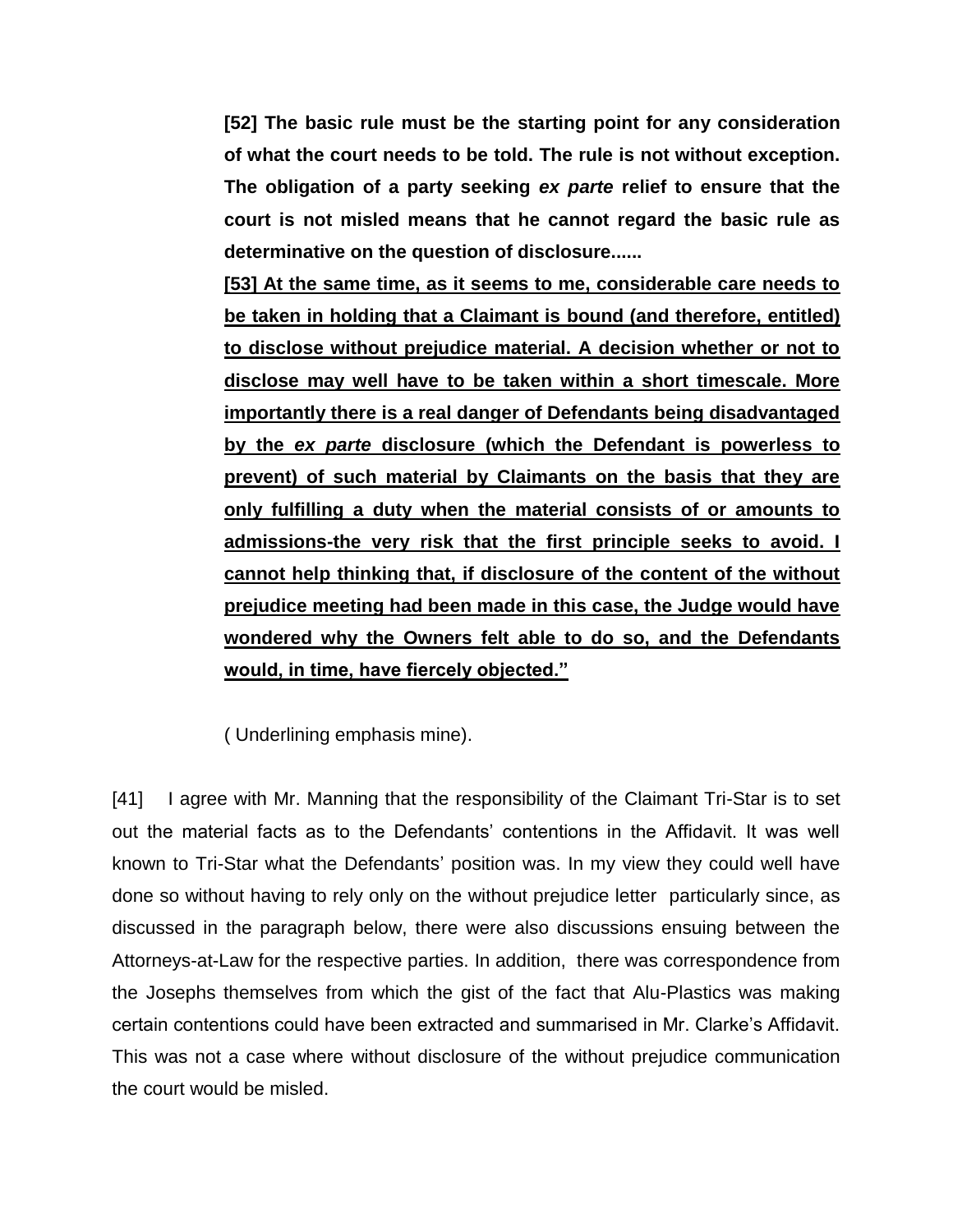[42] This leads me to another issue raised by the Defendants. At the ex parte hearing I indicated that other than the fact that the nature of the relief itself being sought, being a freezing order, and by nature being such that giving notice of the application may have jeopardized the very purpose of the application, I would not have wished to deal with this application ex parte. I expressly registered my discomfort because of the fact that these were Defendants whose Attorneys-at-Law had been in contact with the Claimant's Attorneys-at-Law by way of written correspondence not long before. Indeed, this was part of the reason that the freezing order was only granted for 7 days and the matter fixed for inter partes consideration on the  $7<sup>th</sup>$  March 2013. In paragraph 9 of her Affidavit filed on the  $15<sup>th</sup>$  March 2013, Ms. Grace Lindo, one of the Attorneys-at-Law having conduct of this matter on behalf of the Defendants, states that she did, on behalf of the Defendants after receiving the letter dated February 7, 2013, from Tri-Star's Attorneysat-Law, enter into without prejudice negotiations via telephone. Against that backdrop I do think that Mr. Clarke should not at paragraph 26 of his Affidavit have stopped at saying that since the date when on February 7 2013 his Attorneys –at-Law responded to Nunes Scholefield's letter of January 31 2013 " … our Attorneys-at-Law have received no further written correspondence from the Defendants regarding this matter." I agree that Tri-Star should have in its Affidavit informed the Court that although no further written correspondence was received from the Defendants after January 31 2013, the Defendants' Attorneys-at-Law were in communication with the Claimant's Attorneys-at-Law. This is particularly so since elsewhere in the Affidavit of Mr. Clarke the Court was given the impression that Mr. Clarke did not know how to contact Alu-Plastics and that he was uncertain whether they were still operating.

[43] As to whether the original non-disclosure was innocent, there is no Affidavit evidence from Tri-Star on this point. I note that although Mr. Clarke's Third Affidavit responded to Pamela Joseph's  $2^{nd}$  Affidavit, which was filed on the 15<sup>th</sup> March 2013, which was the same day of filing of the Defendants' Notice of Application seeking to have the freezing order discharged on the grounds of non-disclosure, there was no attempt to address the issue of non-disclosure in the evidence.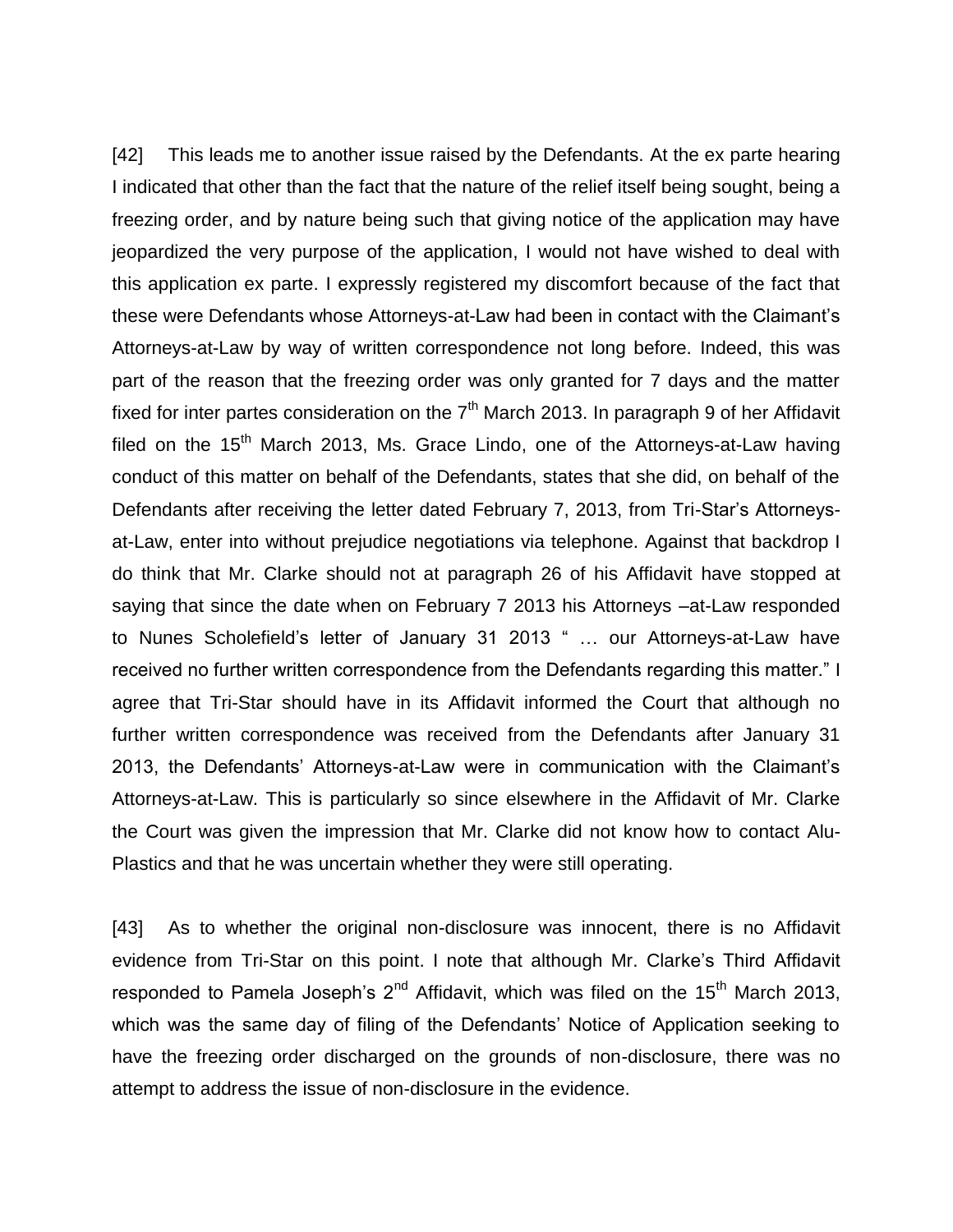[44] However, in this case, I do not see any evidence of conscious impropriety. Some omissions may simply have been as a result of an error of judgment. The matters upon which the non-disclosure has occurred do not necessarily go to the heart of the question whether Tri-Star has a tenable contractual claim and discharge or automatic lapse are not unarguably proportionate forms of punishment. As stated by Clarke J. at paragraph 61 in **Linsen**, "In any event I would not regard it as just or equitable, in this case, to refuse relief if on the totality of the material I am satisfied that the facts justify a freezing order."

[45] All told, I will have to put this conduct of Tri-Star and its non-disclosure of pertinent facts "in the melting pot" of considerations to be stirred before deciding how justly to exercise my discretion and in deciding whether the freezing order should be extended or continued until trial.

## **DOES TRI-STAR HAVE A GOOD ARGUABLE CASE AGAINST THE DEFENDANTS**

[46] As Mr. Manning has submitted, it is not without significance that Tri-Star has in its claim against Alu-Plastics sought to rely upon there being a breach of trust, and only alternatively upon breach of contract. I think it is fairly obvious that the significance of the trust argument is that without it, the dispute as to breach of contract may fall squarely within the Arbitration clause of the Sub-Contract signed by Tri-Star and Aluver. Also, without the trust argument, Tri-Star cannot make out any claim against the  $2^{nd}$  and 3<sup>rd</sup> Defendants personally because its contract was with Alu-Plastics the company and not with the 2<sup>nd</sup> and 3<sup>rd</sup> Defendants in any other capacity but as agents for the disclosed principal Alu-Plastics. Without the trust argument there can be no claim against the  $2<sup>nd</sup>$ and 3<sup>rd</sup> Defendants for "dishonest assistance of the 1<sup>st</sup> Defendant's breach of trust". I will therefore first consider whether Tri-Star has a good arguable case against Alu-Plastics for breach of trust. However, before doing so, I will just set out some of the clauses of the Sub-Contract that are relevant to the consideration of "good arguable case".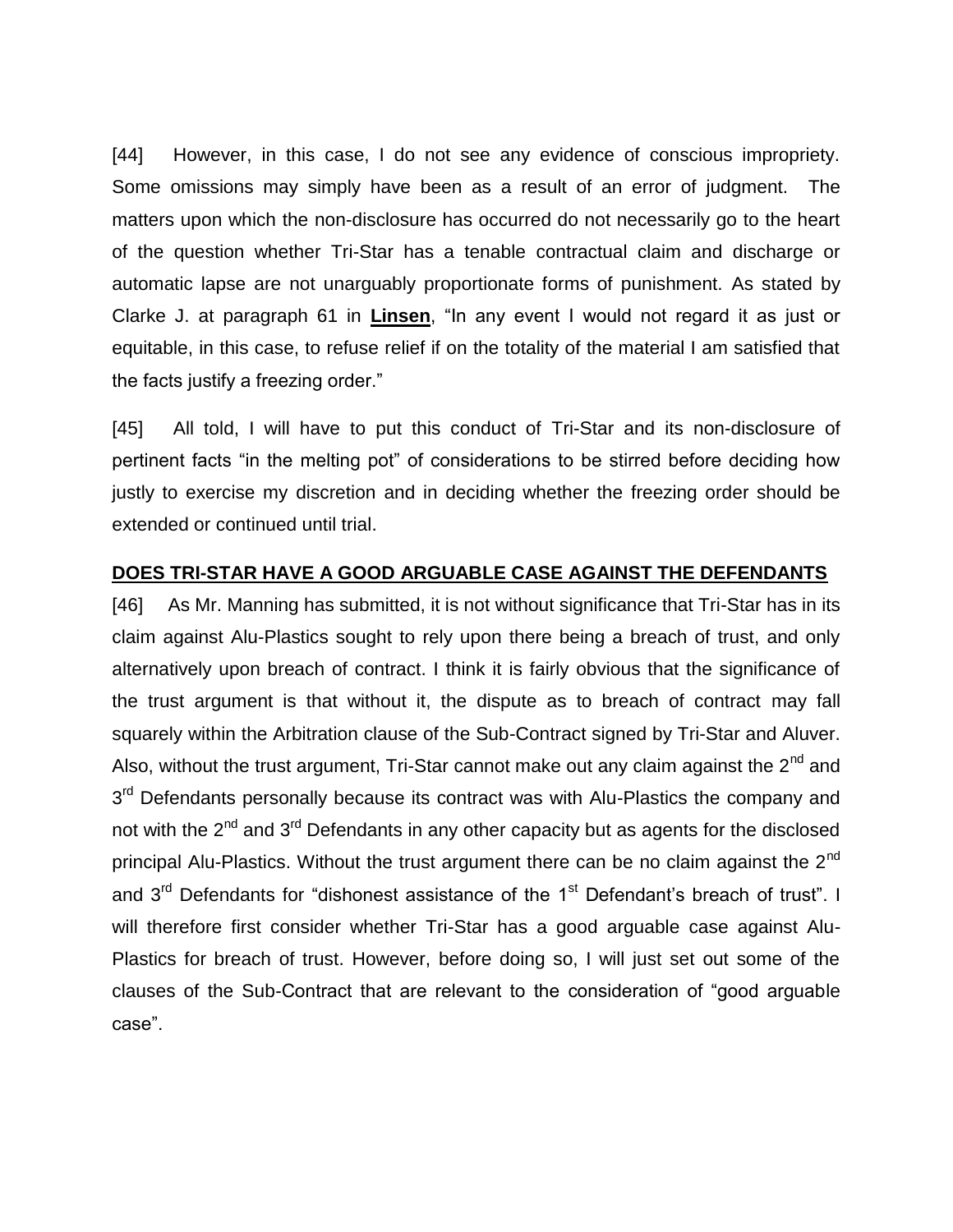[47] Under the heading, "Completion and Default", Clause 5 of the Sub-Contract provides, in part, as follows:

## "5. **COMPLETION AND DEFAULT**

The Sub-Contractor shall carry out and complete the Sub-Contract Works in the period or periods stated herein together with any duly authorized extensions...."

[48] Under the heading "Mobilisation Payment", Clause 12 provides as follows:

## "12. **MOBILIZATION PAYMENT**

The Mobilization Payment is an advance payment and shall be fifty percent (50%) of the Sub-Contract Sum. The Mobilization shall be repaid by way of equal deductions from payments to the Sub-Contractor."

[49] Under the heading "Disputes", Clause 15 provides as follows:

## "15. **DISPUTES**

- (a) In the event of any dispute or disagreement between the parties touching or concerning this Agreement the same shall be referred to a single Arbitrator to be agreed upon by the parties.
- (b) Whatever the Nationality, residence or domicile of the Contractor, Sub-Contractor or the Arbitrator, and wherever the Works, or any part thereof, are situated, the Law of Jamaica shall be the proper Law of this Agreement."

## **Whether Breach of Trust by Alu-Plastics**

[50] In order to make out this argument, the Claimant submits that the payment under the mobilization clause was not a payment as consideration, but was a loan through an advanced payment which should have been repaid to Tri-Star. It was submitted that this created a trust where Alu-Plastics was the trustee and Tri-Star the settler/beneficiary. According to the argument, the Mobilization payment was for the sole purpose of procuring materials. Reliance was placed upon the exceptional line of cases as embodied in **Barclay's Bank Ltd. v. Quistclose Investments Ltd.** [1970] AC 567 and **Twinsectra Ltd. v. Yardley and others** [2002] UKHL 12. Reliance is also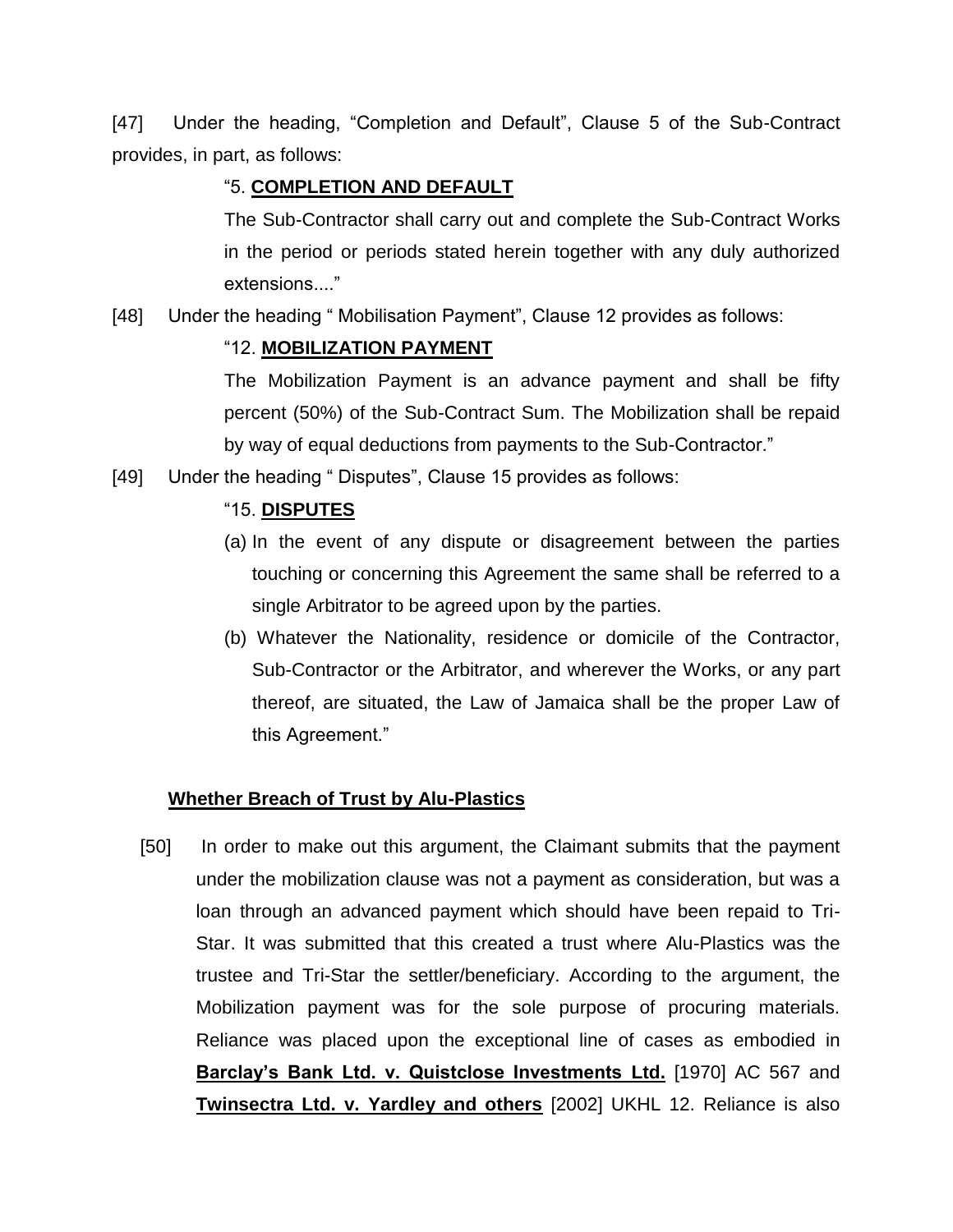placed upon the fact that Mr. Clarke wrote a letter dated  $13<sup>th</sup>$  September 2012 in which there was reference to the fact that the Mobilization Payment was paid for the purpose of procuring materials for the project. However, it is clear that on a reading of the Sub-Contract and the Mobilization Payment Clause itself, there is nothing to indicate that the sum was to be used exclusively for the purpose of procuring materials. This is obvious to me, because unless there is magically, or otherwise, a proportionate 50:50 relationship between the cost of procuring materials and the value placed upon the rest of the Sub-Contract, then the fact that the figure quoted is described as an "advance payment" and amounts to 50 % of the contract price, clearly suggests it is not for the exclusive purpose of purchasing materials. Further, I agree with Mr. Manning that the fact that Mr. Clarke may have written what he did in his letter of September 13 2012 and that the Defendants did not deny that position at the time, does not mean that the Defendants were in any agreement with the fact that the sum was to be used exclusively for the purpose of procuring materials. The Defendants posit that the sum could also be used and was used for administrative expenses as well as for the purpose of procuring materials. If the Mobilization Payment was not exclusively for the purpose of procuring materials, then the bottom falls away from Tri-Star's trust argument. Since there can be no dishonest assistance to breach a trust unless there is first a trust in existence, that argument and claim against the Josephs would also disintegrate. Now on this inter partes hearing, now that I have had a chance to sift through all of the relevant material in detail and heard argument from both sides, it is clear to me that Tri-Star has not established a good arguable case based upon the Trust argument. That therefore leaves the alternative claim of breach of contract against Alu-Plastics.

## **BREACH OF CONTRACT CLAIM AGAINST ALU-PLASTICS**

[51] Tri-Star has brought this claim for breach of contract in that it alleges that Alu-Plastics has failed to:

a. Act with reasonable diligence;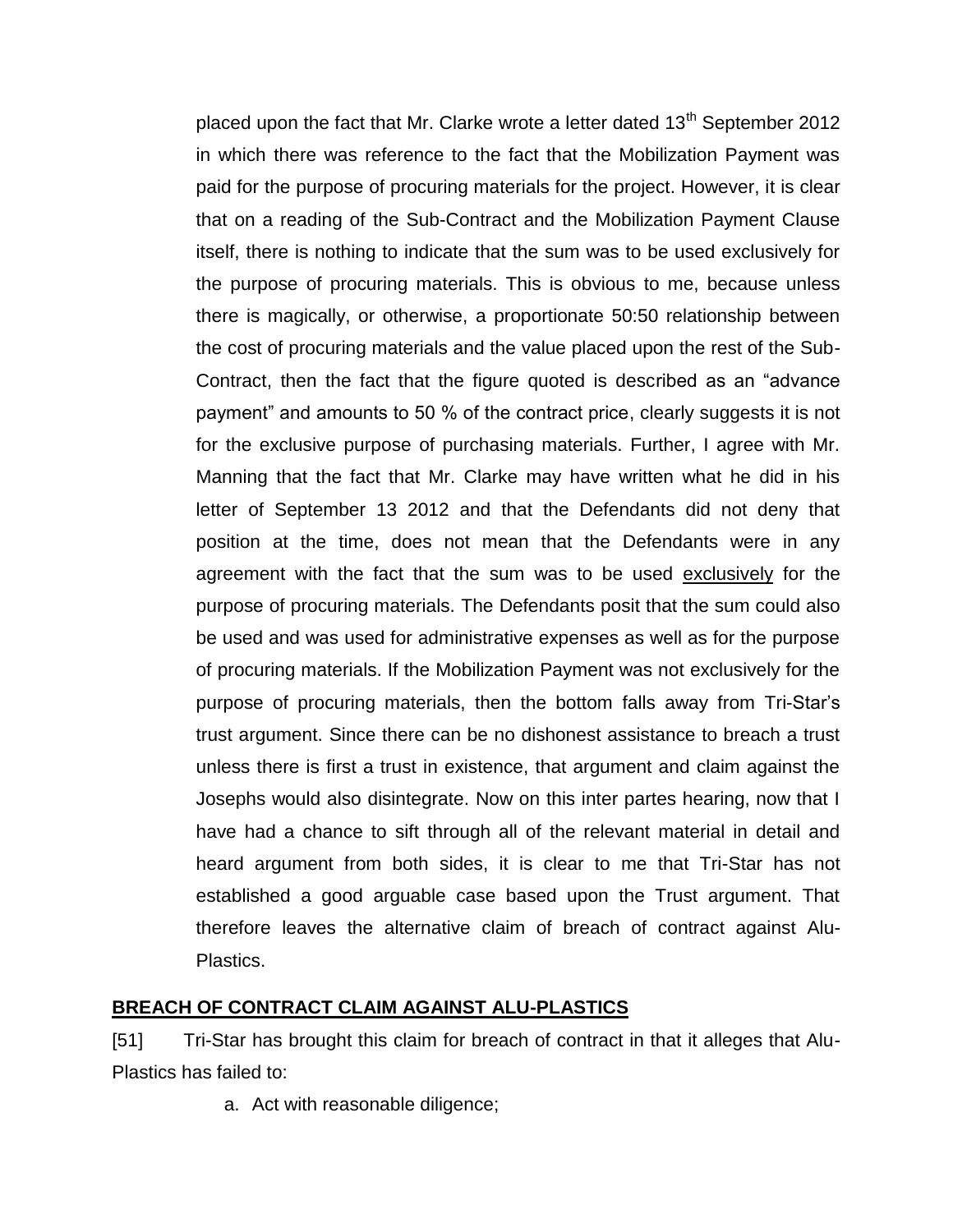- b. Procure the materials with reasonable diligence;
- c. Install the materials with reasonable diligence and complete the Sub-Contract by the completion date;
- d. Compensate Tri-Star for losses it suffered as a result of Alu-Plastics failure to carry out the works under the Sub-Contract;
- e. Failed to repay Tri-Star the sum of \$10,488,141.80.

### **Claim for Liquidated Damages**

[52] Under the Main Contract, with a sub-heading " Damages for Non-Completion" , Clause 22 states:

> **" If the Contractor fails to complete the Works by the Date for Completion stated in the appendix to these Conditions or within an extended time fixed under clause 23 or clause 33(1)(c) of these Conditions and the Architect certifies in writing that in his opinion the same ought reasonably so to have been completed, then the Contractor shall pay or allow to the Employer a sum calculated at the rate stated in the said appendix as Liquidated and Ascertained Damages for the period during which the Works shall so remain or have remained incomplete and the Employer may deduct such sum from any monies due or to become due to the Contractor under this Contract."**

[53] I agree with Mr. Manning's submission that apart from Tri-Star's assertion that it is liable under the Main Contract for liquidated damages, there is no other evidence of this fact. Further, no Architect's Certificate has been produced by Tri-Star up to the hearing of this application, and I accept Counsel's submission that the Architect's Certificate does appear to be a prerequisite for liquidated damages to become payable under the Main Contract. In the work **Emden and Watson's Building Contracts and Practice**, 6<sup>th</sup> Edition, cited by Mr. Manning, the authors refer to a case **Dawnay v. Holloway Brothers Ltd.** (1930), Builder, 14<sup>th</sup> and 28<sup>th</sup> November, and state: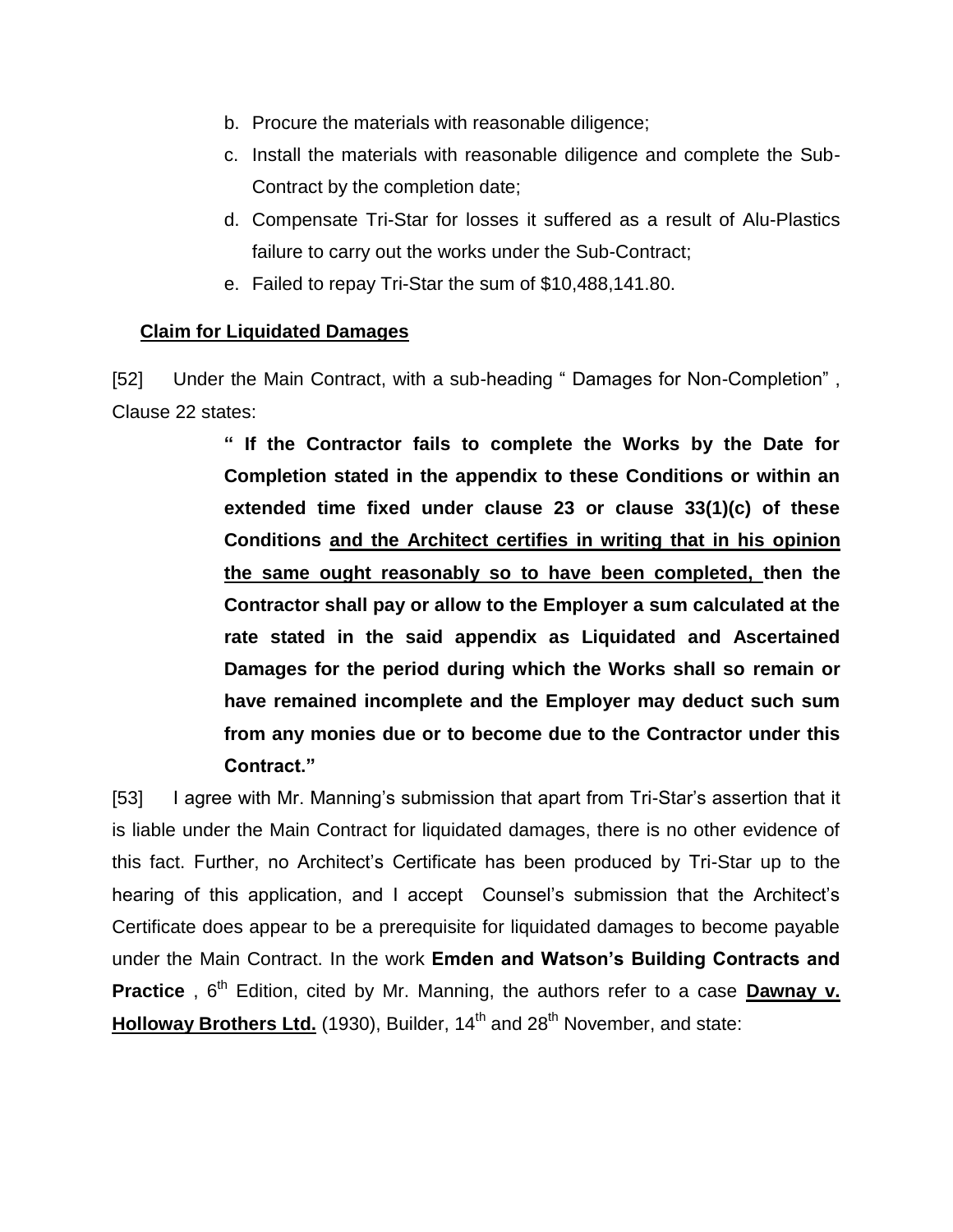# **"... it has been held, and confirmed on appeal, that damages can only be recovered from a sub-contractor by a contractor provided that the latter has in fact been penalised by the employer."**

I should state that though I have not had an opportunity to refer to the case cited, the

proposition put forward seems a matter of good sense and logic to me.

[54] In addition, the liquidated damages claim is presented as a continuing claim. At paragraph 18 of Mr. Clarke's Third Affidavit filed March 19 2013, he does state that "installations were not completed until early February 2013". It would appear that not only could a claim for liquidated damages not likely succeed without an Architect's Certificate, but it is difficult to see how it could be sustained beyond the date of completion of the work to be performed.

[55] I am therefore of the view that, with regard to the claim for liquidated damages, Tri-Star does not have a good arguable case.

[56] I will now deal with other aspects of the claim for breach of contract. Tri-Star submitted that Alu-Plastics failed to submit its purchase order to the supplier Aluver in a timely manner, failed to pay all of the required payments to Aluver to enable the materials to be shipped in a timely manner. As a result, Alu-Plastics failed to install the aluminium windows, curtain walls and other items, by the October 31 2012 completion date.

[57] In their Affidavits in opposition to the freezing order application, the Josephs have stated that it was Tri-Star that was largely responsible for most of the delays under the Sub-Contract as drawings which were necessary in order for the Defendants to order the materials were not signed off on/finalized until as late as September 2012. Additionally, the Defendants contend that Tri-Star wrongfully and unlawfully interfered with the contractual relationship between Alu-Plastics and Aluver in or around September 2012. Further, that it subsequently wrongfully terminated the Sub-Contract between the parties. It was further asserted by the Defendants that pursuant to the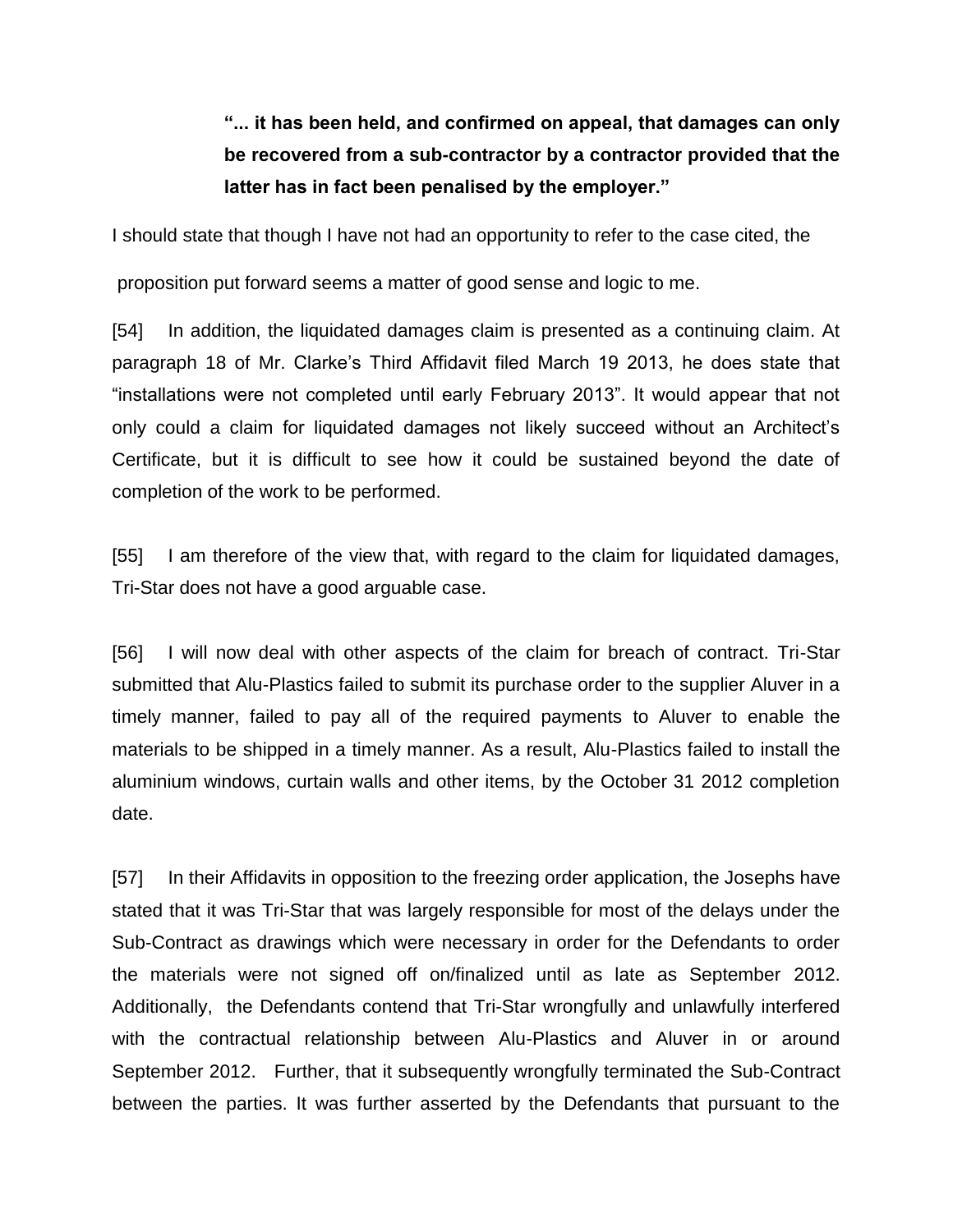payment arrangements it had with Aluver it was up to date with payments. However, as a result of Tri-Star's wrongful interference with the contractual arrangements, Aluver took a position that it had not taken with Alu-Plastics at any time prior to September 2012, and set out a payment schedule. Further, that ATL, the Employer, extended the time for performance to December 22, 2012, and that based upon its observations, Alu-Plastics say that the installation under the Sub-Contract was completed by November 30 2012.

[58] In their written submissions on behalf of Tri-Star, Counsel respond to Alu-Plastics assertion that Tri-Star caused most of the delay, by (at paragraph 30), calling Alu-Plastics assertion a bald one, and they summarize that this assertion fails to displace the inference that Tri-Star has a good arguable case for the following reasons:

- a. Alu-Plastics failed to pay over the mobilization money as required;
- b. It failed to employ reasonable skill, care and diligence in its work and as such the shop-drawings were delayed between May and July 2012;
- c. Tri-Star's delay of a week was minor;
- d. Despite the shop drawings being approved in July, Alu-Plastics failed to pay down on the Audi showroom materials until September 21<sup>st</sup> and that no good explanation has been forthcoming for this;
- e. When the materials were ready to be shipped, Alu-Plastics ignored Aluver's email and then failed to address the issue of the outstanding amounts due to Aluver; and
- f. Most importantly, up to the termination of the contract on November  $6<sup>th</sup>$ 2012, the completion date for the contract had passed and not one piece of material was even in Jamaica.

[59] In response to Alu-Plastics' point about Aluver's insistence on a payment schedule, it is Tri-Star's position that( see paragraph 29 of the submissions), regardless of the payment schedule, the mobilization payment should have been paid to Aluver to meet that schedule. Further, if, as Alu-Plastics alleges, there was any unilateral variation of their agreement with Aluver, Alu-Plastics should take that up with Tri-Star.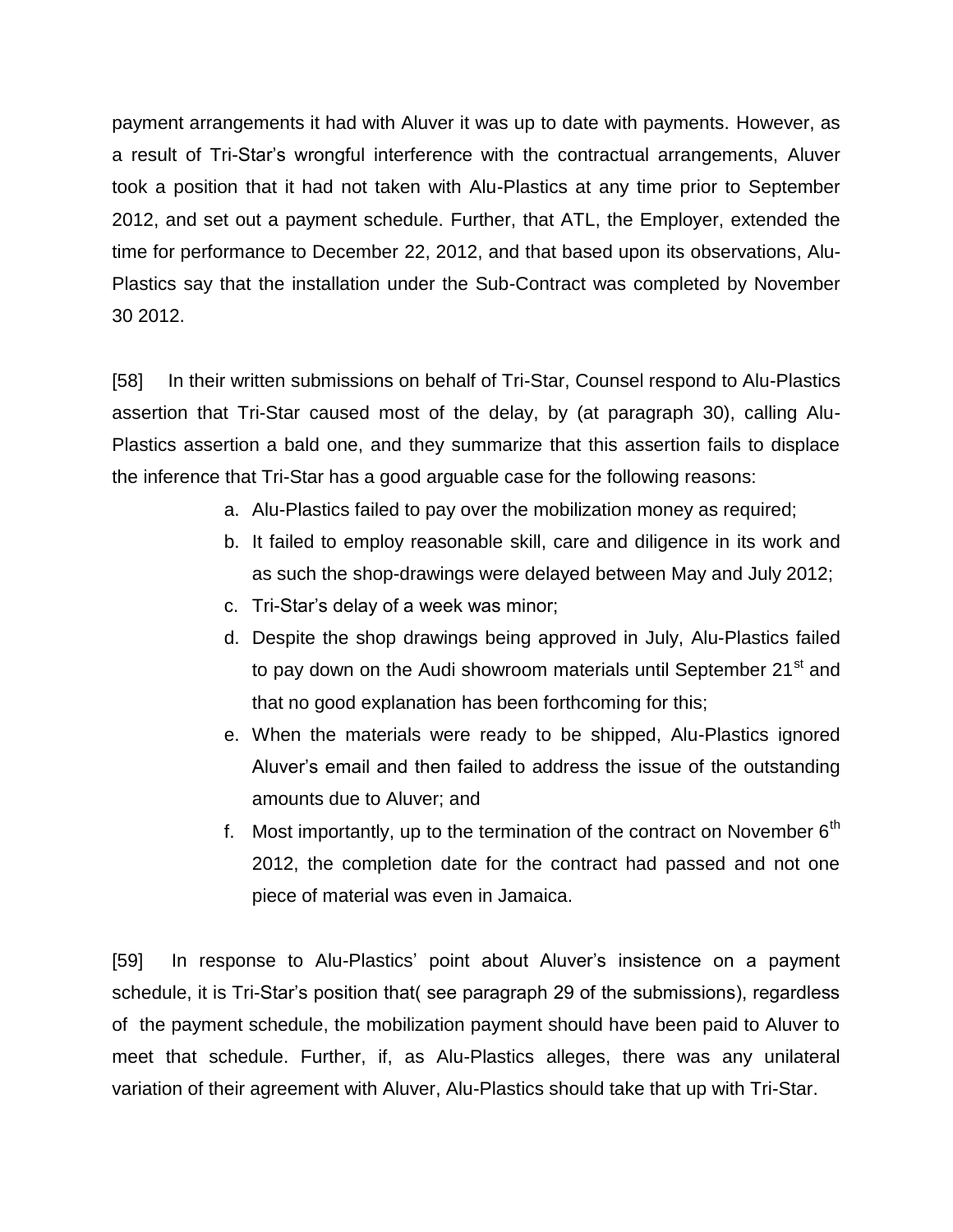[60] In the **Ninemia Corp.** case at first instance, reported at [1984] 1 All E.R. 398, at page 605, Mustill J. described a good arguable case as "one which is more than barely capable of serious argument, but not necessarily one which the judge considers would have a better than 50 per cent chance of success".

[61] In my judgment, based upon the facts and circumstances of this case, Tri-Star has made out a good arguable case against Alu-Plastics for breach of contract. As to whether such disputes would in fact be covered by the Arbitration Clause agreed to by the parties is quite another matter and will be dealt with in the Defendants' other application seeking a stay of the proceedings.

## **RISK OF DISSIPATION OF ASSETS**

[62] In the **Ninemia Corp** case, Mustill J. stated, at page 406:

**"It is not enough for the plaintiff to assert a risk that the assets will be dissipated. He must demonstrate this by solid evidence. This evidence may take a number of different forms. It may consist of direct evidence that the defendant had previously acted in a way which shows that his probity is not to be relied on. Or the plaintiff may show what type of company the defendant is(where it is incorporated, what are its corporate structure and assets, and so on), so as to raise an inference that the company is not to be relied on. Or, again, the plaintiff may be able to found his case on the fact that inquiries about the characteristics of the defendant have led to a blank wall. Precisely what form the evidence may take will depend on the particular circumstances of the case. But the evidence must always be there."**

[63] I have already indicated that the Claimant has not made out a good arguable case for breach of trust by Alu-Plastics. Indeed they have not made out a good arguable case for the existence of a trust. They therefore have also not made out a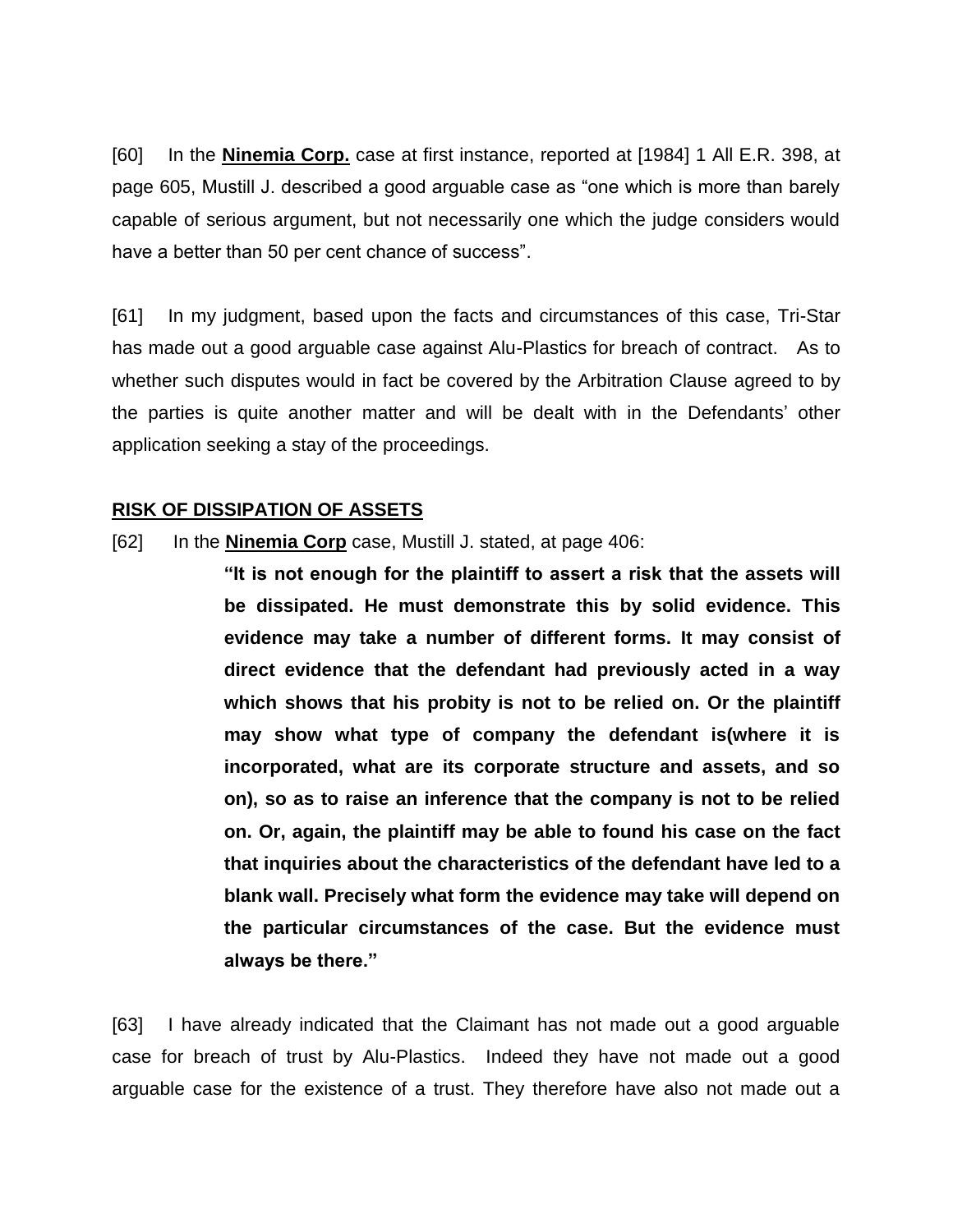claim for dishonest assistance against the Josephs personally. Thus, the only entity or person in respect of whom I am obliged to consider the risk of dissipation of assets is Alu-Plastics. I have also indicated that Tri-Star have not made out a good arguable case for liquidated damages. Therefore, the claim for breach of contract is concerned mainly with the sum of \$10,488,141.80, which is claimed by Tri-Star against Alu-Plastics for breach of contract at paragraph 19.1. b. of the Particulars of Claim, claimed in the alternative to the claim for breach of trust.

[64] In the written submissions filed on behalf of Tri-Star, at paragraphs 49 and 50, it is submitted, and I accept, that Tri-Star need not prove any "nefarious intent". The submission continues, that, however, if there is any dishonest intent, that would favour the extension of the freezing order until trial.

[65] It was submitted that here there are allegations of dishonesty against Alu-Plastics and therefore "the question whether the evidence shows that [Tri-Star] has 'a good arguable case' .....overlaps the separate question whether the evidence also shows the "real risk" of assets ceasing to be available to meet a judgment if the plaintiff succeeds. "-reference was made by Counsel to the case of **Mayor and Burgesses of the London Borough of Lambeth v. Clarke and others** Court of Appeal (Civil Division) Transcript No. 1563 of 1993 (22 December 1993).

[66] Tri-Star submitted that there is solid evidence of a risk of dissipation of assets "considering the dishonest and shifty manner in which the Defendants handled this contract, and how they have handled contracts in the past: the VistaPrint and UWI Housing Projects." Tri-Star also contends that this risk was heightened when one considers the actions of the Josephs after they breached the contract. It was argued that :

- a. They resurrected Global Windows and changed office without notifying Tri-Star, with whom it had a contractual dispute;
- b. They changed Alu-Plastics' numbers ( which were for-at least a brief time-out of service); and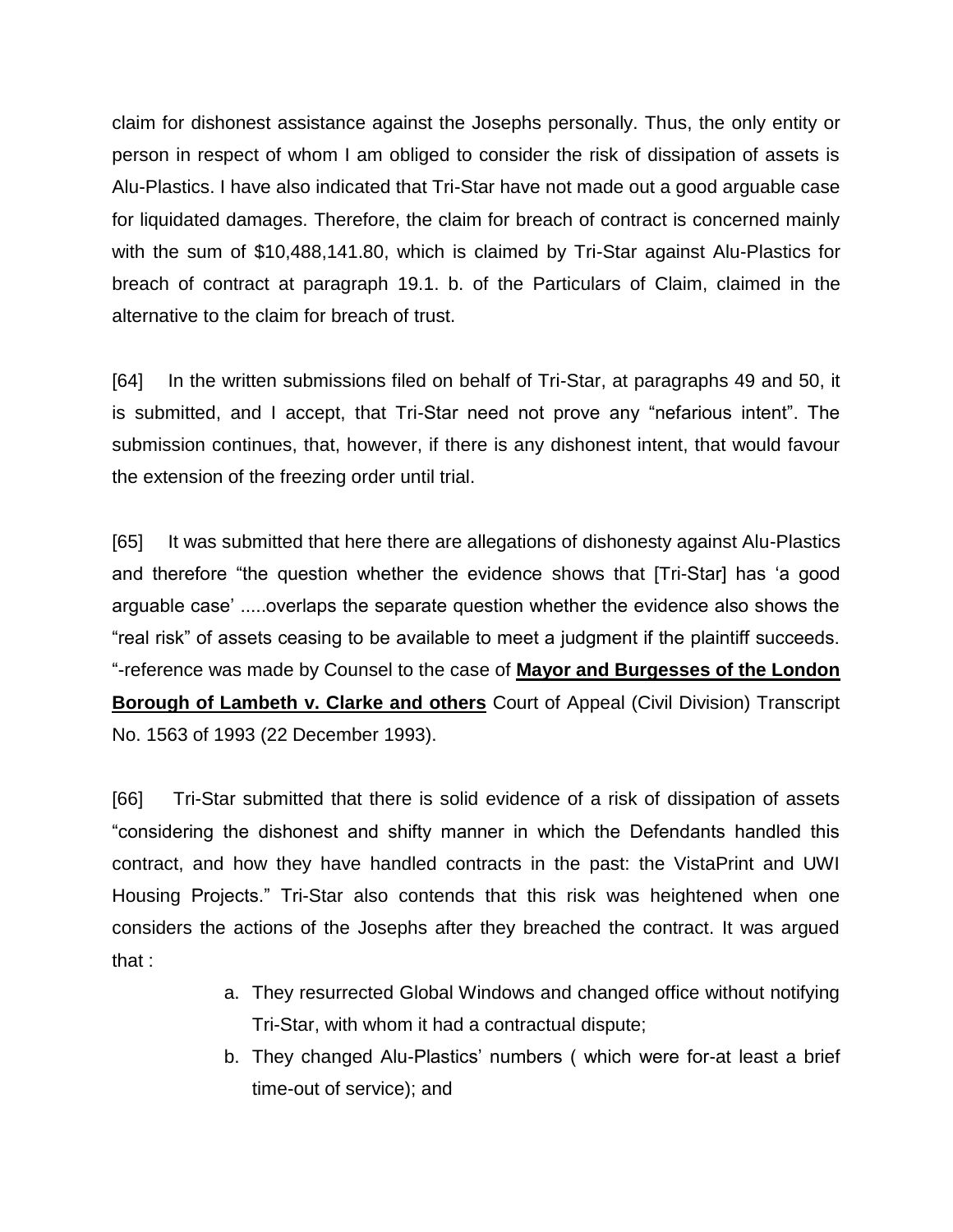c. Based on the evidence before this court, Global Windows and Doors is in the process of taking over business from Alu-Plastics-this in circumstances where Alu-Plastics' bank accounts are empty and all its assets are either liquid or easy to transfer.

[67] Counsel for Tri-Star also proposed that the Court considers what Steven Gee Q.C. calls "the checklist" in the 5<sup>th</sup> Edition of his work "**Commercial Injunctions**". The list, in its simplest form (as extracted from the case of **Shepherd Construction Ltd. v. Berners (BVI) Ltd.** [2010] EWHC 763), is this :

- a. The nature of the assets and the ease with which they can be dissipated;
- b. The nature and financial standing of the defendant's business ;
- c. The length of time the defendant has been in business;
- d. Any expressed or implied statement of intent made by the defendant in respect of dissipating assets;
- e. Whether the substantive claim relates to dishonesty; and
- f. Previous court orders.

[68] It was further submitted that the Defendants fall afoul of each of these considerations in some way, which are summarised at paragraph 60 of the written submissions as follows:

- **"....**
- **a. The Josephs have demonstrated a clear lack of propriety-they have been dishonest with Tri-Star and all concerned in relation to the Sub-Contract;**
- **b. The Defendants have used the mobilisation payments for some purpose other than the Sub-Contract;**
- **c. The Josephs are in the process of transferring business from Alu-Plastics to Global Windows and Doors;**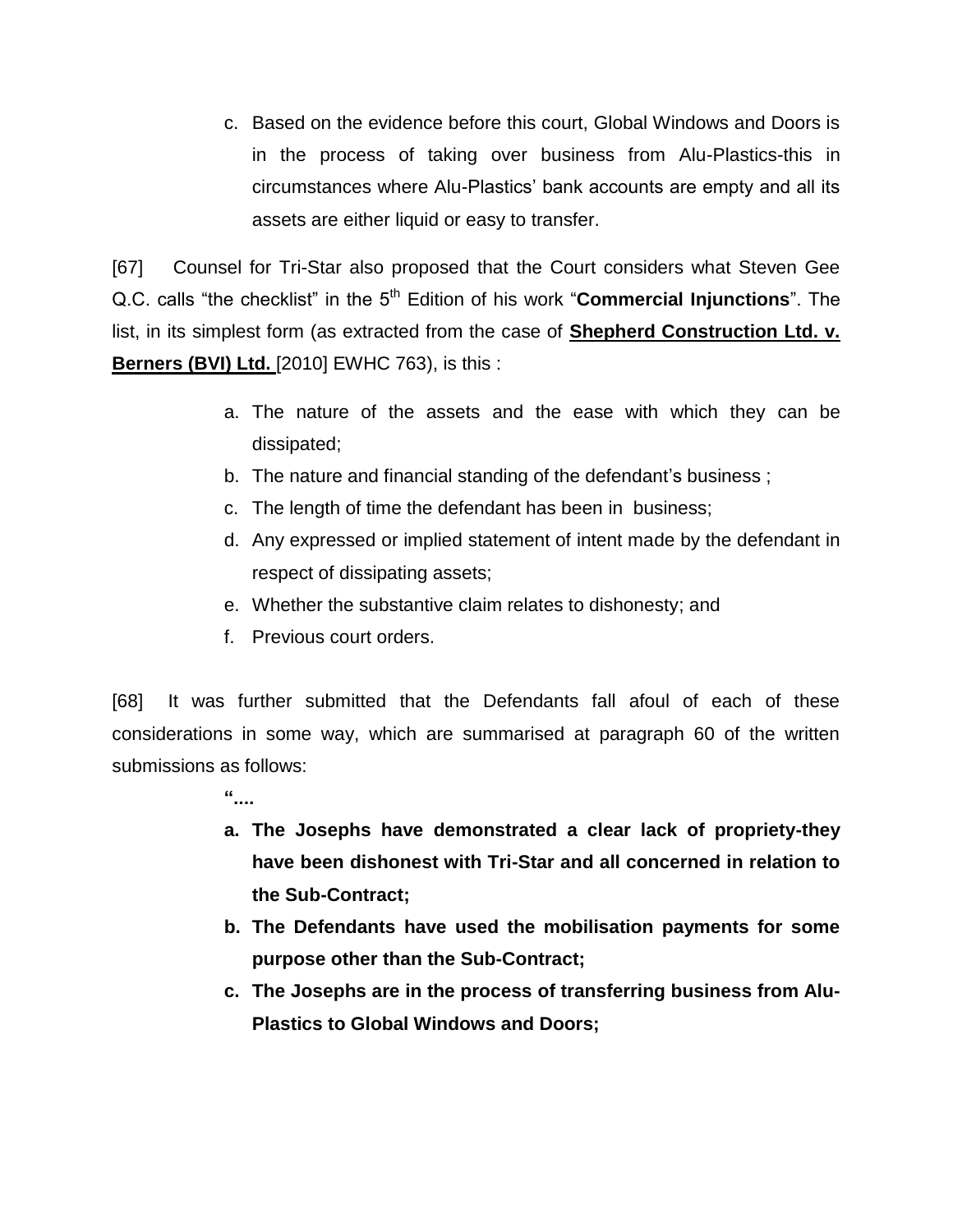- **d. The nature of the Defendants' assets and financial position is such that there is a risk that assets can and will be dissipated or shifted around if necessary; and**
- **e. The Defendants operate their business in such a way that the assets of Alu-Plastics are already being dissipated on the Josephs' personal living expenses.**

[69] The 1<sup>st</sup> Affidavit of Mr. Clarke in addition to making the comment that Tri-Star's Attorneys received no further correspondence from the Defendants' Attorneys-at-Law's letter of January 31 2013, went on to say that Alu-Plastics began operating at a different location and that its phone numbers were out of service. Additionally, Tri-Star referred to the fact that based upon Alu-Plastics filings at the Registrar of Companies, its indebtedness was \$27,000,000.00 as at April 11, 2012. Tri-Star also advert to the fact that the Josephs incorporated a new business, Glasstech Jamaica Limited whose core business is the manufacture of UVPC and aluminium windows and doors and which subsequently changed its name to Global Windows and Doors Limited. Tri-Star relies upon a conversation which Mr. Clarke testifies that he has been advised that one of his lawyers had with an employee of Alu-Plastics as to the relationship between Alu-Plastics and Global Windows and Doors.

[70] As stated in the **Ninemia** , at this interlocutory stage the Court now has to look at the evidence as a whole. I will first deal with the submission that Alu-Plastics has been dishonest with Tri-Star in the manner in which it has managed the Sub-Contract, and further, Tri-Star alleges that Alu-Plastics has used the mobilisation payment for some purpose other than the Sub-Contract. It has been Alu-Plastics contention that the mobilization payment was not for the sole purpose of procuring materials. The submission is that the payment was a payment as a deposit on goods, supplies and materials and was to cover preliminaries and administrative expenses and any costs associated with commencing the Sub-Contract. That being the position taken by Alu-Plastics, it is being denied that Tri-Star are due to be repaid the sum of \$10,488,141.80. Alu-Plastics also states that it is entitled to bring a claim for damages and a claim for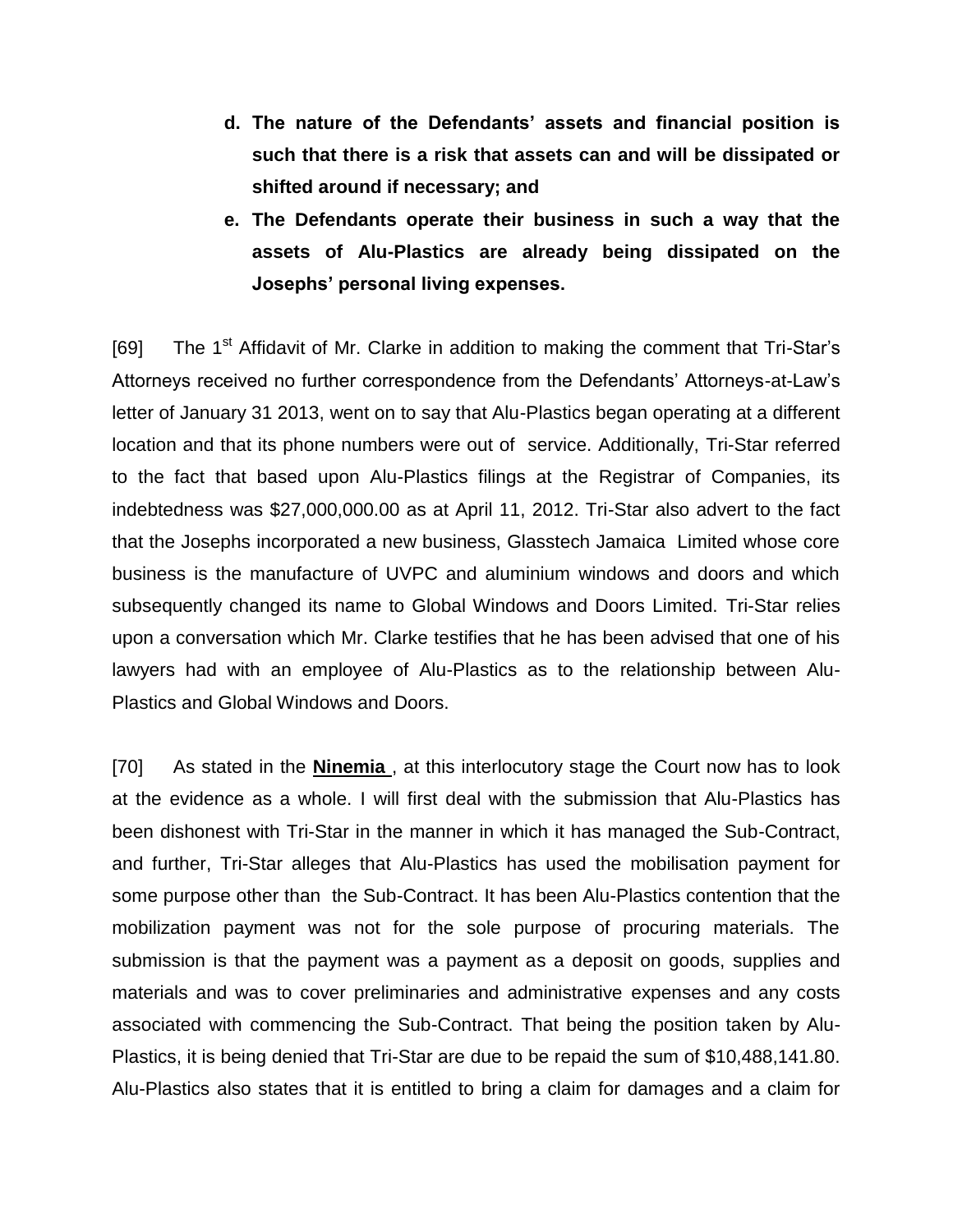compensation for work performed under the Sub-Contract. At paragraph 54 of her Affidavit filed on March 15 2013, Pamela Josephs states as follows:

*54. Neither the First Defendant nor I have taken or contemplated taking any steps to move money or assets out of the reach. I am informed by the Third Defendant that she has not done any such thing either. The first Defendant has a genuine dispute with the Claimant and I verily believe the Claimant is using this order to cripple the First Defendant and force a result from us.*

[71] It seems to me that in the circumstances, the position taken by Alu-Plastics cannot be used to demonstrate dishonesty or a real risk that it will dissipate its assets and leave any judgment that Tri-Star may obtain unsatisfied. If Alu-Plastics genuinely maintains that it has not acted in breach of the Sub-Contract, and that it was Alu-Plastics that has wrongfully terminated the Sub-Contract, then I do not see why its refusal to pay over the sum of \$10,488,141.80 would signify that if they are held liable there is a real risk that its assets will have been dissipated. In the **Ninemia** case, Mustill J. disposed of a different, but in some ways analogous point, at page 409 h-j:

> **"So one must start with the evidence for the buyers..... Furthermore, the sellers have refused to give an indemnity in respect of further leakages. ...It amounts to a complaint that the sellers have failed to admit liability in advance, in respect of defects not yet known to exist. I see no reason why they should do any such thing, or why their refusal to do so should justify the inference that if they are held liable they will no longer be in funds to pay."**

[72] The Defendants do not dispute their indebtedness, as set out in their filings at the Companies Registry, nor the fact that the Josephs have incorporated a new business. However, the company Glasstech was incorporated in September 2011, which was some time before the Sub-Contract was entered into. Alu-Plastics was incorporated from 2007. Pamela Josephs has indicated that she has been active in the local window and door manufacturing and distribution industry since 1975. I agree with Mr. Manning's submission that there is no solid evidence to suggest that the Defendants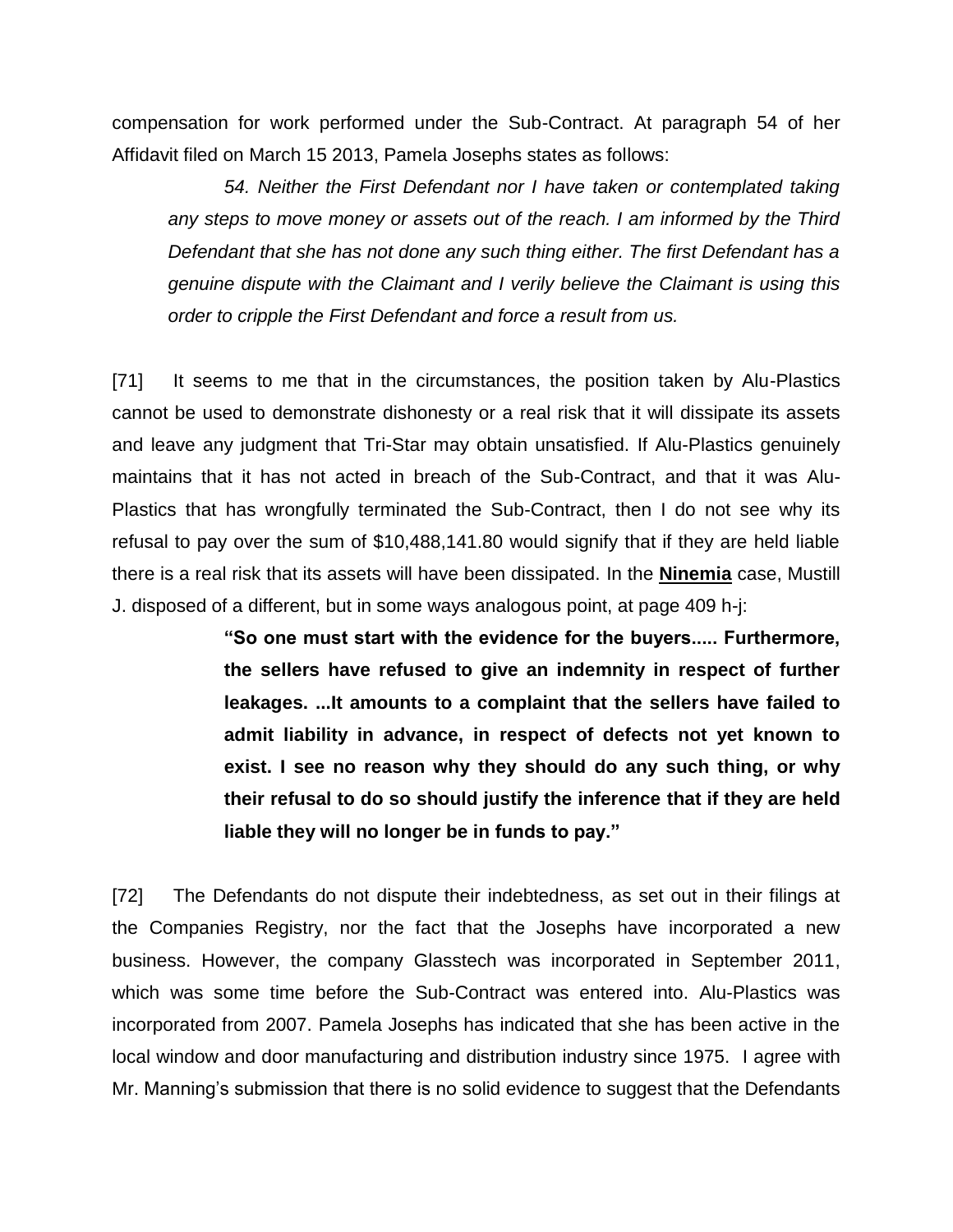"resurrected" the company Glasstech as alleged by Tri-Star. The Josephs have stated that the reasons for incorporation were to have a company with a separate business model and to avoid potential conflicts of interest with two of Alu-Plastics directors, who are also directors of Sunlight Windows and Doors.

[73] As regards the reference to the fact that Alu-Plastic does have considerable indebtedness, I agree with the statement of my brother Sykes J. (Ag.) (as he then was in **Shoucair v. Tucker- Brown** (2004) HCV 01032/2004, delivered May 4, 2004, in respect of the facts in this case that :

> **"The defendants' indebtedness while a factor that cannot be ignored does not with the other points made by the Claimant, establish that there is a real risk of dissipation.... A claimant's suspicion is not enough.**

[74] At page 355 of the 5th Edition of Gee's Work, **Commercial Injunctions**, the authors make the point that indebtedness, especially recent default in paying debts, may not signify more than that a defendant is going through a rough financial period. See paragraphs 50, 51 and 53 of the Affidavit of Pamela Josephs. This also relates to the issue of hardship and whether in all of the circumstances it is just and convenient to grant a freezing order. Paragraph 12.039(iii) (6) at page 355 states:

> **"(6) The defendant's past or existing credit record. A history of default in honouring other debts may be a powerful factor in the claimant's favour-on the other hand, persistent default in honouring debts, if it occurs in a period shortly before the claimant commences his action, may signify nothing more than the fact that the defendant has fallen upon hard times and has cash-flow difficulties, or is about to become insolvent. The possibility of insolvency does not justify mareva relief. As a factor it may weight against it, on the grounds that an injunction would be oppressive because it might deprive the defendant of a last opportunity to put his business affairs in good order again. The fact that a Mareva injunction has been granted over**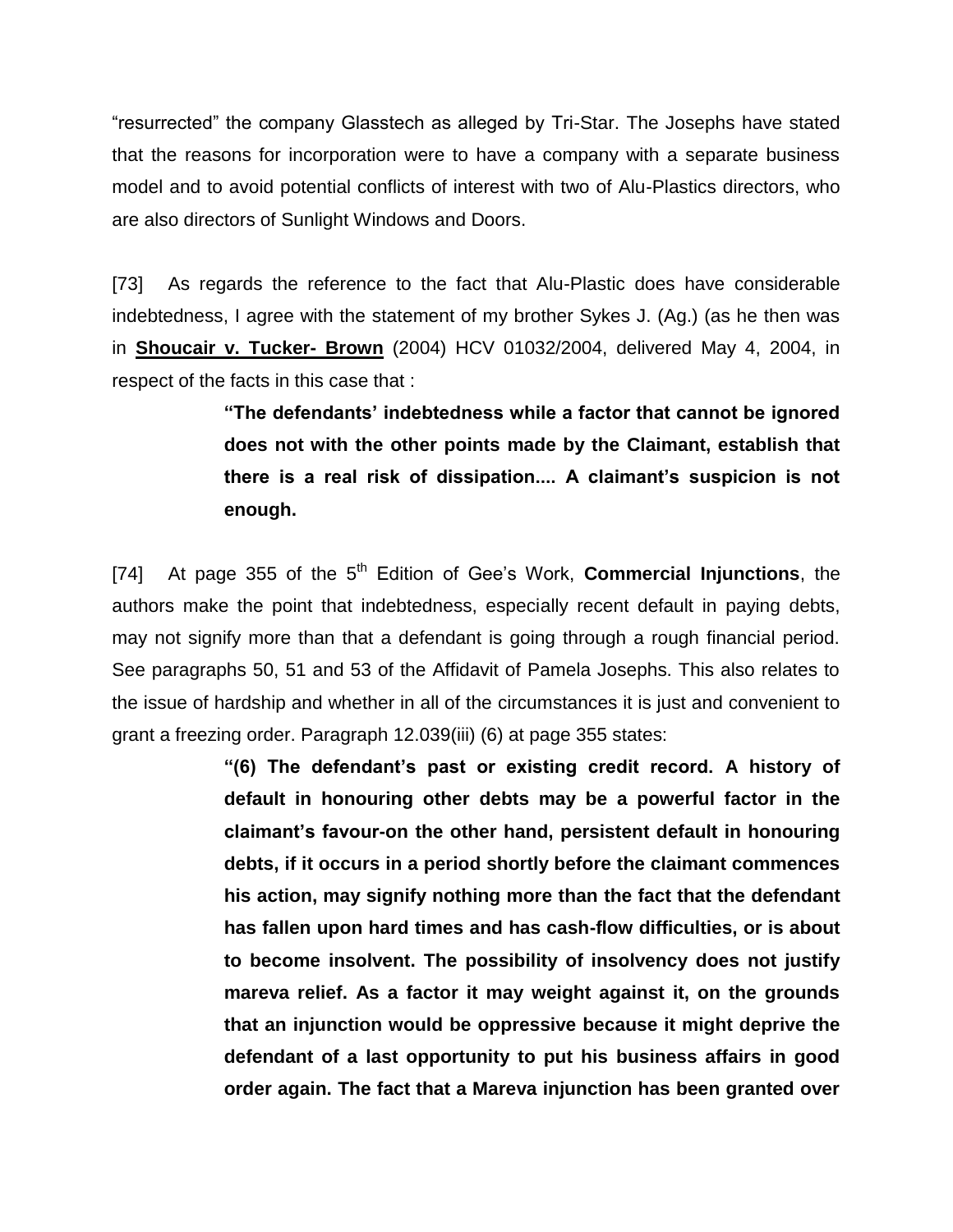## **the Defendant's assets may well discourage a bank or other company from lending him money or otherwise coming to his aid."**

[75] In **Linsen** Clarke J. made some interesting observations, based upon arguments raised by Counsel, about the possible relationship in certain cases between the strength of defences available to a defendant and the risk of dissipation of assets. At paragraph 71 he stated:

> **"[71] Although the existence of any defence and the risk of dissipation are two separate subjects, I accept that the former may have some bearing on the court's approach to the latter. A court may, depending on the circumstances, be disposed to regard a Defendant with no defence at all as more likely to dispose of assets in order to defeat the claim than one who has a perfectly respectable defence. The former type of Defendant will, ex hypothesi, have no valid reason for not paying and his refusal to do so may prompt the inference that he will do what he can to avoid having to do so more readily than is the case with someone who has some reason for not paying. Whether or not there is a real risk of dissipation is, however, likely to turn on matters other than the Defendants' putative defences."**

In the instant case, it cannot be said that Alu-Plastics has no defence at all and thus there would be no basis on that ground to find any greater risk of dissipation of assets.

[76] One of the circumstances which I think was the strongest in Tri-Star's favour was the fact that the Josephs do seem to intermingle Alu-Plastics funds with their own personal funds. For example, Pamela Josephs, in her Affdavit filed March 15 2013 stated the First Global Bank Account Number 990751030337 as being an asset belonging to Alu-Plastics. It was from this account that Alu-Plastics sought and obtained permission to vary the original freezing order to draw sums for ordinary business expenses. The Josephs sought and obtained permission to draw funds in respect of ordinary living expenses from the same account as well. However, on balance, it seems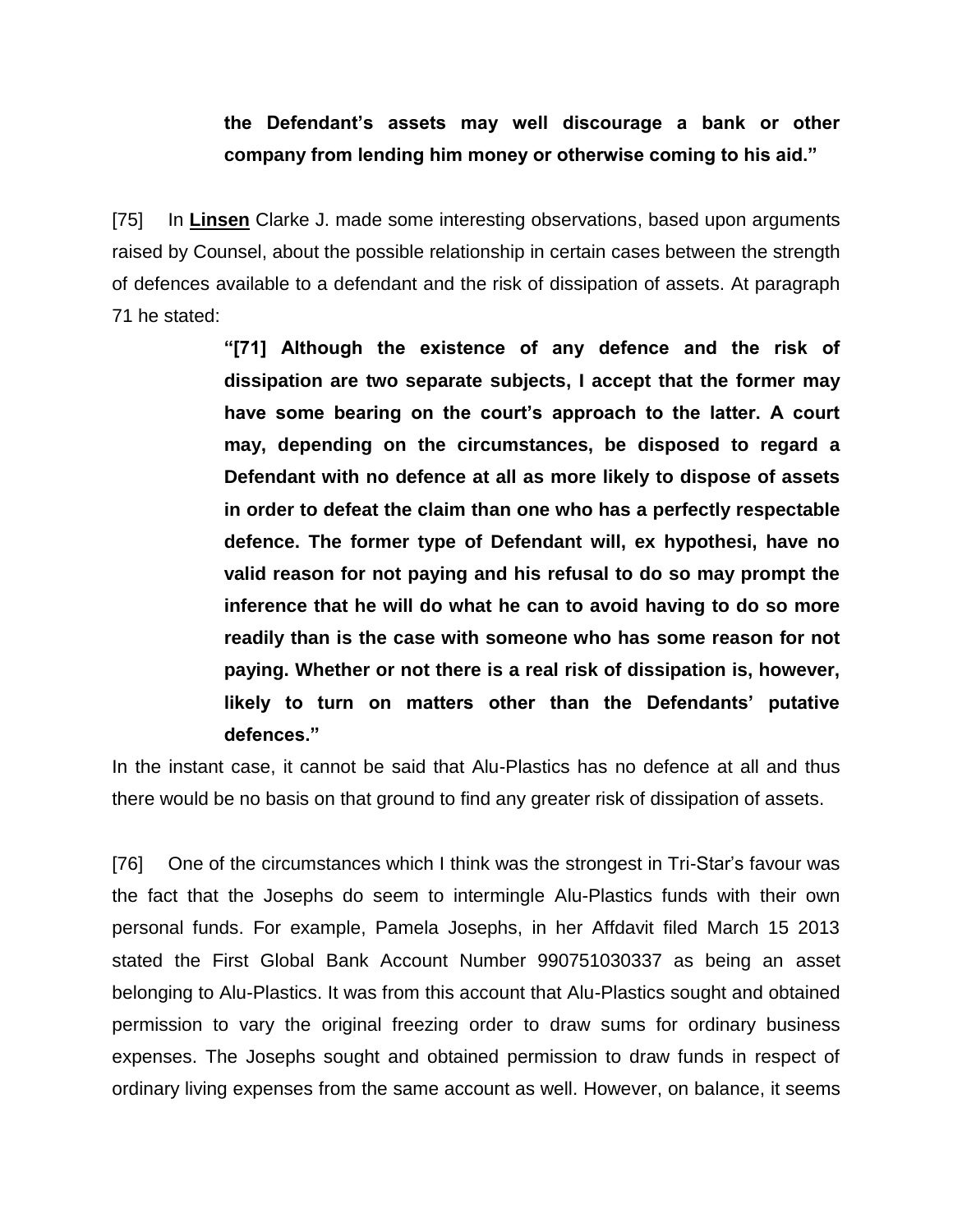to me that this is but one of the factors to be taken into account along with others in considering how to resolve this application justly.

## **Hardship to Defendant-and Justice and Convenience**

[77] In her Affidavit evidence Pamela Josephs has stated that the presence of the freezing order has been prejudicial to Alu-Plastics' fortunes as it is hampering its efforts to do business, and has slowed down its ability to service its debts. She states that the construction industry is small and the presence of the order and the fetter on withdrawing funds has slowed down, if not stifled the business of Alu-Plastics.

[78] At paragraph 12.050 of the Gee, the learned author summarizes principles to be gleaned from the decided cases. It is there stated, under the heading (7) **Justice and Convenience**:

> **".... In the context of mareva relief, the court has to bear in mind that there is a discretion to be exercised in all the circumstances of the case.**

> **Those circumstances may themselves make it inappropriate to grant Mareva relief even though the claimant shows a good arguable case and a risk that, without the injunction, judgment may go unsatisfied. An example is where, if an injunction were granted, it would interfere in an unacceptable way with third parties....Another is where an injunction might destroy the defendant's business....The same is true of other businesses** (other than, for example, banks) **liable to be destroyed if confidence is undermined or credit is withdrawn. Similarly, if on the facts, Mareva relief is likely to result in denying the defendant the possibility of finding employment, or prevent him from continuing his business or trade, or starting afresh, this is an important factor to be taken into account in deciding whether to grant the relief.**

> **The court should be satisfied before granting the relief that the likely effect of the injunction will be to promote the doing of justice overall, and not to work unfairly or oppressively. This means taking into**